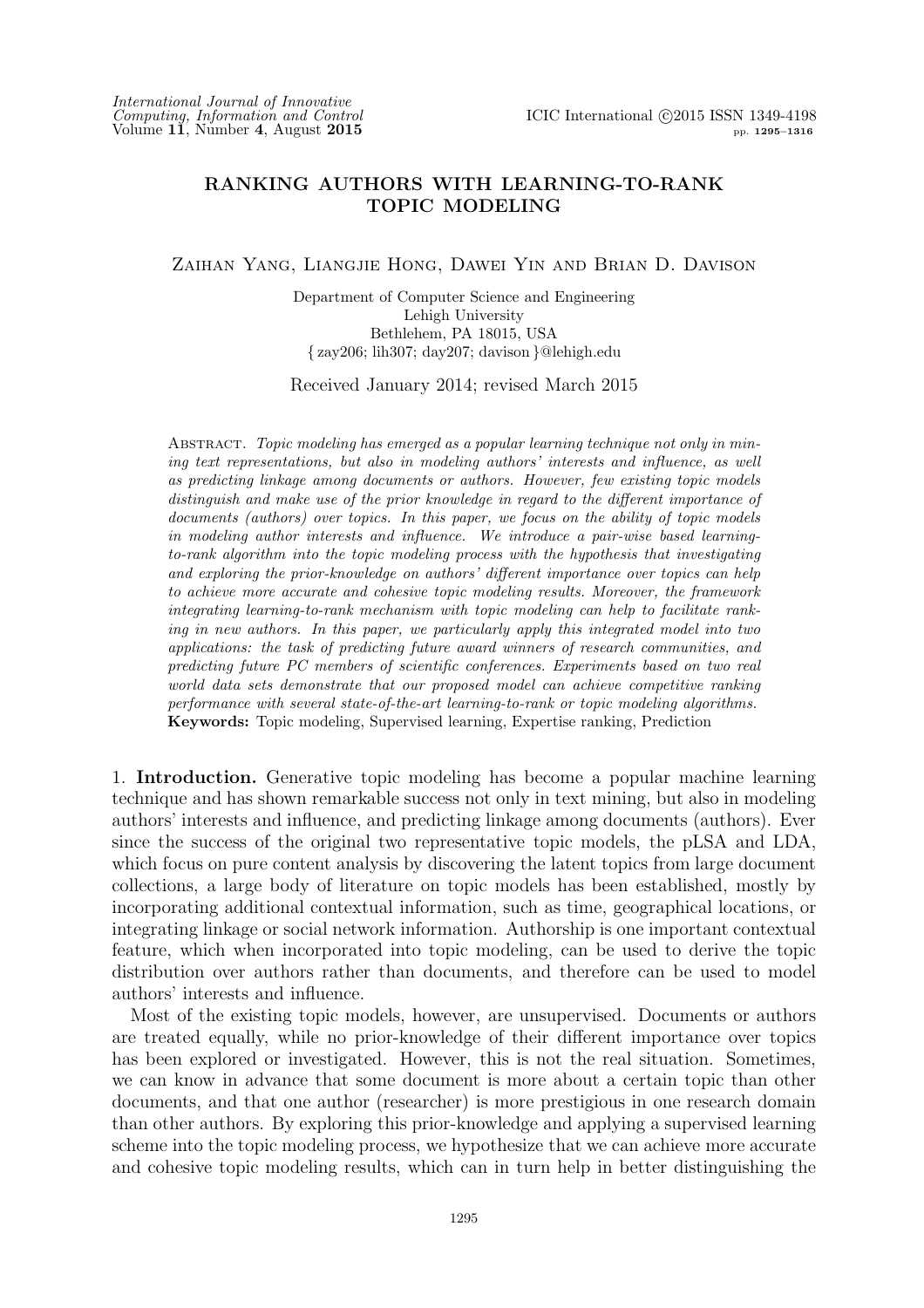different importance (ranking) of new documents (authors) in terms of their relevance or authority over topics.

In this paper, we concentrate on the ability of topic models in modeling authors' authority (interests or influence) in a research domain<sup>1</sup>, a typical task known as expert ranking (expertise ranking or expert finding). In spite of many recent developments fulfilling this task, several challenges still remain. First of all, the sparseness problem in document content would prevent the 'bag-of-words'-based algorithms (term frequency, TF-IDF, language model) from being accurate. It is well-acknowledged that documents related to an author provide strong evidence in evaluating authors' expertise; however, such document content (especially considering the paper abstract) is normally very sparse, and therefore, a 'bag-of-words' based algorithm cannot effectively capture the underlying semantics. The topic modeling approach, however, is believed to provide a better solution in this aspect. Secondly, few existing topic modeling based approaches, however, incorporate additional features such as network based features and temporal features into the topic modeling process to represent an author's authority. Thirdly, most of the existing work on expert ranking rely on carefully designed ranking models based on heuristics or traditional probabilistic principles, rather than applying machine learning techniques to learn ranking functions automatically.

To fulfill the challenges mentioned above, we propose in this paper a supervised learning scheme by incorporating the prior knowledge of the different importance over topics between pairs of authors into the topic modeling process, which results in a framework integrating the pair-wise learning-to-rank algorithm into topic modeling. We name this novel model as LtoR topic modeling (abbreviated as LtoRTM). In the training process, we can not only infer the authors' distribution over topics and topics' distribution over words, but also the coefficient representing the different weights of topics. In the testing process, we can infer the topic proportion of new authors. Furthermore, based on the new authors' topic distributions, and the learned coefficient in the training process, we can generate a ranked list of authors in terms of their different importance (authority) across topics.

We go beyond pure contextual information by incorporating additional features into the LtoRTM model such as the number of publications or citations of authors, resulting in the LtoRTMF (learning-to-rank topic modeling with additional features) model. To evaluate the effectiveness of our proposed models, we apply the model to two expert ranking related applications: the task of predicting community-based future award winners and predicting future PC members of several significant conferences in computer science disciplines.

The models we proposed are essentially a combination of the topic models and learningto-rank schemes. To properly and effectively integrate the advantages of these two mechansims is the biggest motivation of our work and represents our most significant contribution. We choose to use topic modeling rather than bag-of-words approaches to effectively discover the latent meaning of clusters of words and achieve more coherent contextual anlaysis results. Applying learning-to-rank mechanism into topic modeling can help us more conveniently integrate additional supportive features and train the ranking functions automatically. Moreover, we identify three groups of author-authority related features which measure the expertise of a researcher from multiple aspects. The features we extracted evaluate authors' expertise from a more complete view compared to previous research, and can also be used in other expert-ranking related tasks.

We highlight and sum up the main properties and contributions of our paper as follows.

<sup>&</sup>lt;sup>1</sup>In the paper, we use research domain, community and its associated query as interchangeable concepts.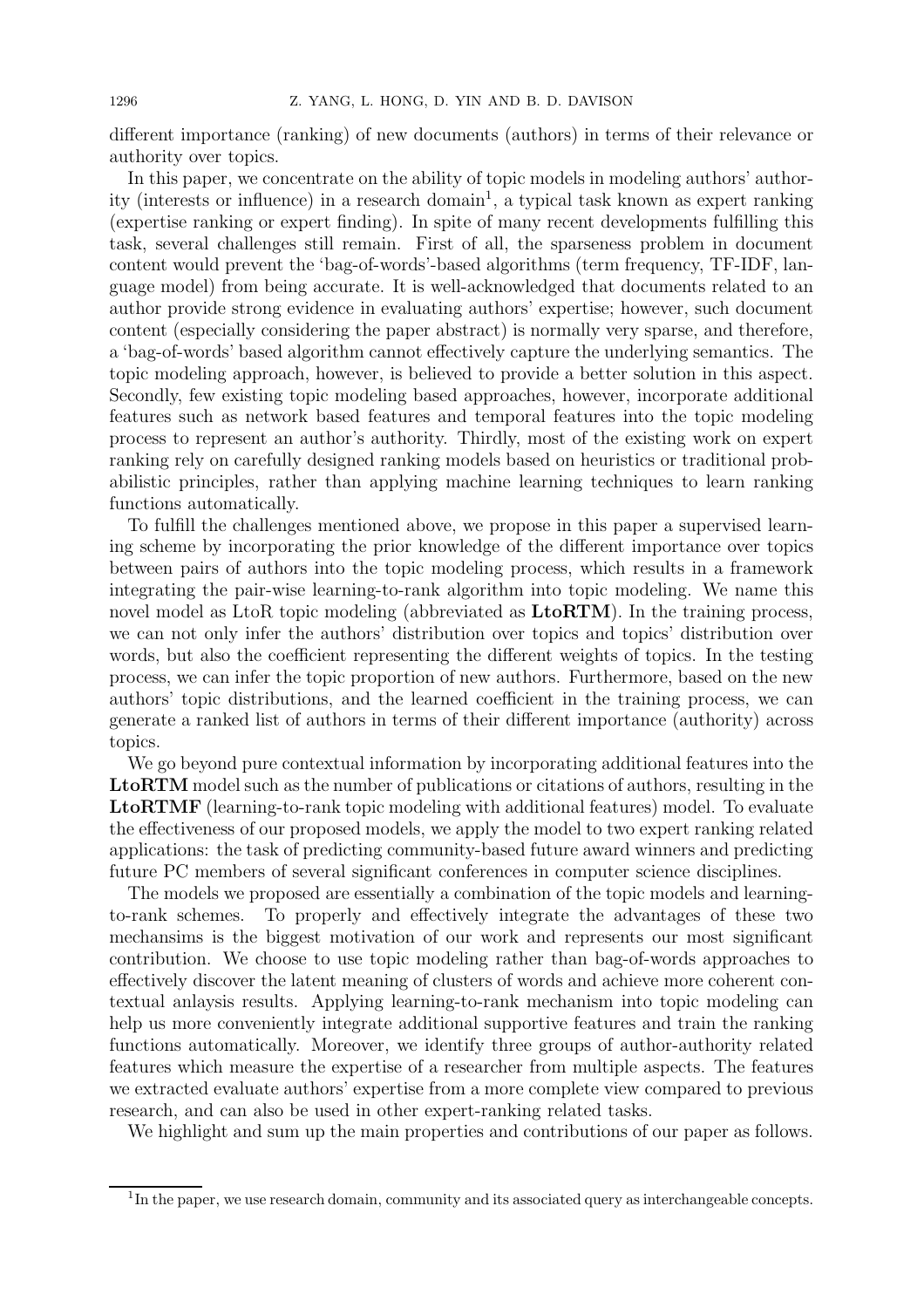- We propose a novel probabilistic topic modeling framework to model authors' research influence and interests. The framework is fundamentally a supervised learning scheme in which we incorporate the prior knowledge on the different importance over topics between pairs of authors into topic modeling process. To our best knowledge, this results in the first framework integrating pair-wise learning-to-rank into topic modeling. We name this model as the **LtoRTM** model.
- We further extend the LtoRTM model by further identifying and incorporating supporting features associated with authors' expertise in addition to the pure contextual information, resulting in the LtoRTMF model.
- We evaluate the effectiveness of our model by applying it into two applications measuring author authorities: the tasks of predicting future award winners and future PC members. Experiments have been conducted on real-world data sets to test the performance of the proposed model and compare it with several other stateof-the-art topic modeling or learning-to-rank algorithms.

2. Related Work. In this section, we review three lines of research work that are related to our work, and discuss the novelty of our work from them.

2.1. Topic modeling. Generative topic modeling has become a popular machine learning technique for topic-related content representations. Ever since the success of the original two representative topic models, pLSA [17] and LDA [6], which focus on pure content analysis by discovering the latent topics from large document collections, a large body of literature on topic models has been established, mostly by incorporating additional contextual information, such as time [4], authorship [31, 34, 36], geographical locations [42], or integrating linkage or social network information [7, 11, 27]. The linkage information being modeled often represents the similarity between two linked documents, rather than the difference between documents, which is the focus of our work in this paper.

Blei and McAuliffe proposed a supervised LDA model [5] in 2007, which is a promising improvement over the original LDA, as it converts the topic modeling approach, which is traditionally believed to be an unsupervised learning technique into a supervised one. Several other works [30, 44] have been proposed, following this direction. However, in these works, the labels are often attached to individual documents rather than every pair of documents to distinguish their different preference over topics. Our work, however, borrows the idea of pair-wise learning-to-rank into the topic modeling process.

Duan et al. proposed a ranking-based topic modeling [10], which utilizes the importance of documents and incorporates the TopicalPageRank [28] into topic modeling. Compared with our work, their documents' importance is not defined upon pairs of documents. Moreover, their model is built upon pLSA instead of LDA, and the model is designed for document clustering and classification applications, which are all different from our model.

2.2. Learning-to-rank. Learning-to-rank (LtoR for short) [21] is a recent trend of applying machine learning techniques to learn ranking functions automatically. In the standard LtoR setting, a typical training set is composed of queries, documents (represented by a feature set) and their associated labels. A machine learning algorithm would be employed to learn the ranking model, with the goal to predict the ground truth label in the training set as accurately as possible in terms of a loss function. In the test phase, when a new query comes in, the learned model is applied to rank the documents according to their relevance to the query. Depending on different hypotheses, input spaces, output spaces and loss functions, approaches to LtoR can be loosely grouped into three categories: point-wise, pairwise, and list-wise.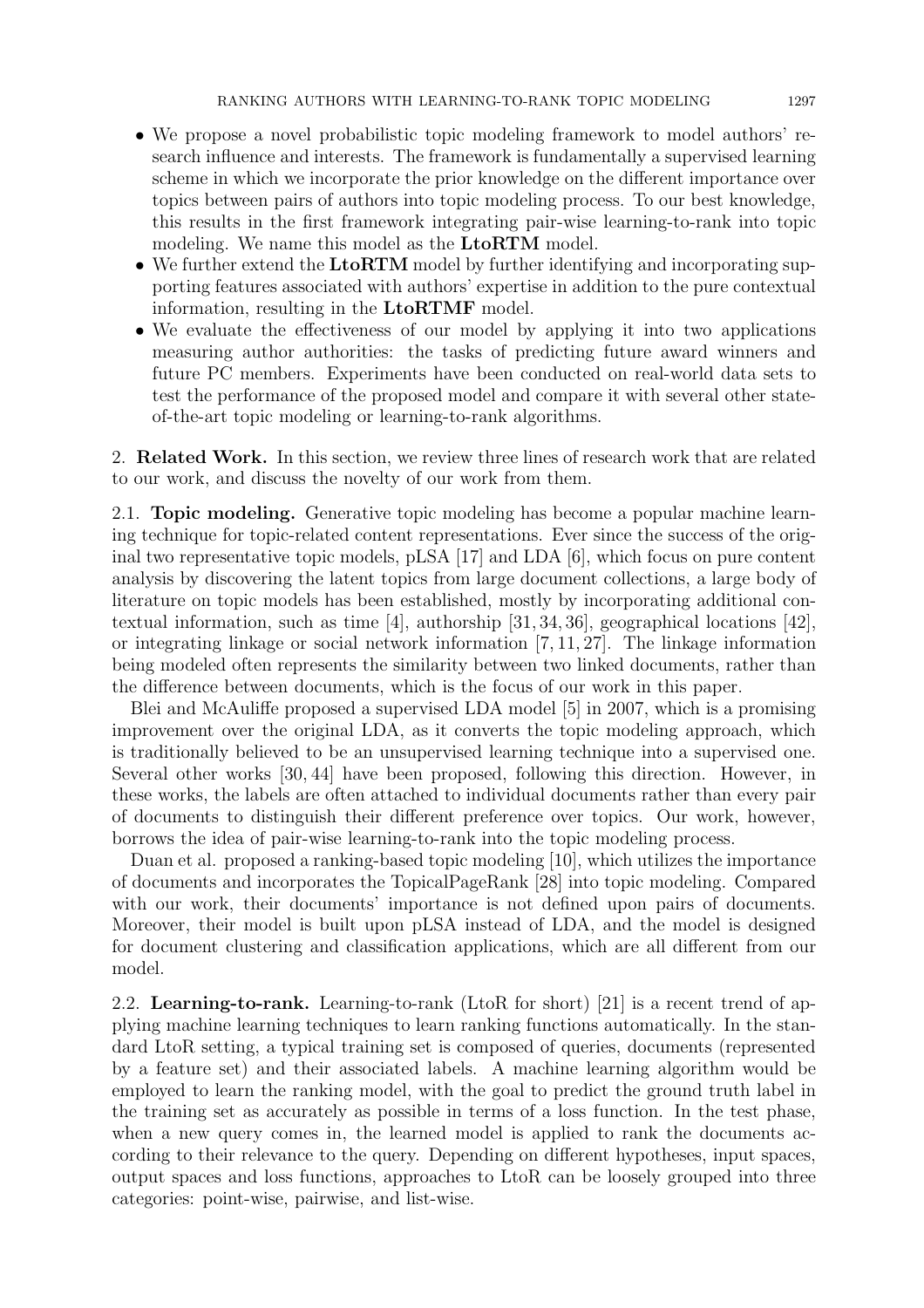2.3. Expertise ranking. Expert ranking has been a promising research focus with the rapid development of on-line academic search engines, such as ArnetMiner and Microsoft Academic Search. Given a user query, the task of expert ranking basically involves identifying and ranking a list of researchers based on their expertise in that query-specific domain. Two categories of approaches have been focus of research in the past years: the pure content analysis based approach [1, 13, 22], which emphasizes evaluating authors' expertise by measuring the relevance between their associated documents and the query, and the social network based approach [9, 35, 39], which evaluates authors' expertise by exploiting the social interaction of authors and other scientific facets, such as their coauthorships, their citations to other papers/authors and more. Balog et al. [2] made a survey on the current main approaches for expertise retrieval, in which they more emphasized on summarizing the content-based approaches and divided them into probabilistic generative and discriminative model based approaches.

The topic modeling approach is one important group of probabilistic generative models for expert ranking. Typical works in this category include the models of CAT [36], ACT [34], ACTC [37], ALT [20] and ACVT [40]. However, none of them combine topic modeling with learning-to-rank approaches.

Fang et al. [13] proposed a probabilistic discriminative model for expert ranking, which is essentially a learning-to-rank method. Two other representative approaches using learning-to-rank for expert ranking include the work conducted by Moreira [26] and the work done by Macdonald and Ounis [23], both of which applied several existing learning-to-rank algorithms for ranking experts (bloggers). None of these models integrate the advantage of topic modeling though, and the latter two are applications of existing algorithms.

3. Model Design. This novel topic model we develop is a hierarchical probabilistic model, where each document is associated with attribute information. In this section, we first introduce the model where only pure contextual attributes, i.e., the words of the documents, are considered, and then further extend the model by incorporating additional features.

3.1. Model description and generative process. The model builds upon the previous works, including [7, 11], which extend the original LDA model by incorporating linkage between pairs of documents into topic modeling process. However, two characteristics distinguish our model from previous work. Firstly, we focus on modeling author interests and influence. Therefore, instead of modeling individual documents, we construct a virtual profile to represent each author (researcher) by concatenating all his/her publications. As a result, the topic proportion we derive for each virtual profile represents authors' distribution (authority) over topics. In the following part of the paper, we use document and virtual profile interchangeably. Secondly, we model the difference between pairs of author virtual profiles in terms of their topic distribution rather than the linkage information which measures the similarity between two connected documents.

We depict the graphical model of LtoRTM in Figure 1, which is a segment of the complete model consisting of only two connected virtual profiles. As indicated, it is a concatenation of two original LDA graphical plates, each of which represents one author virtual profile, connected by a binary variable indicator  $y_{ai,aj}^c$ , which represents the authority preference between authors  $a_i$  and  $a_j$  in community c. Note that we use  $d_i$  to represent the author virtual profile for author  $a_i$ .

Similar to the original LDA, each author virtual profile is represented by a plate, in which the shaded circle  $w_d$  is the observed data, representing each position-based word appearing in the profile, and the un-shaded circle  $\boldsymbol{z}$  is the random variable representing the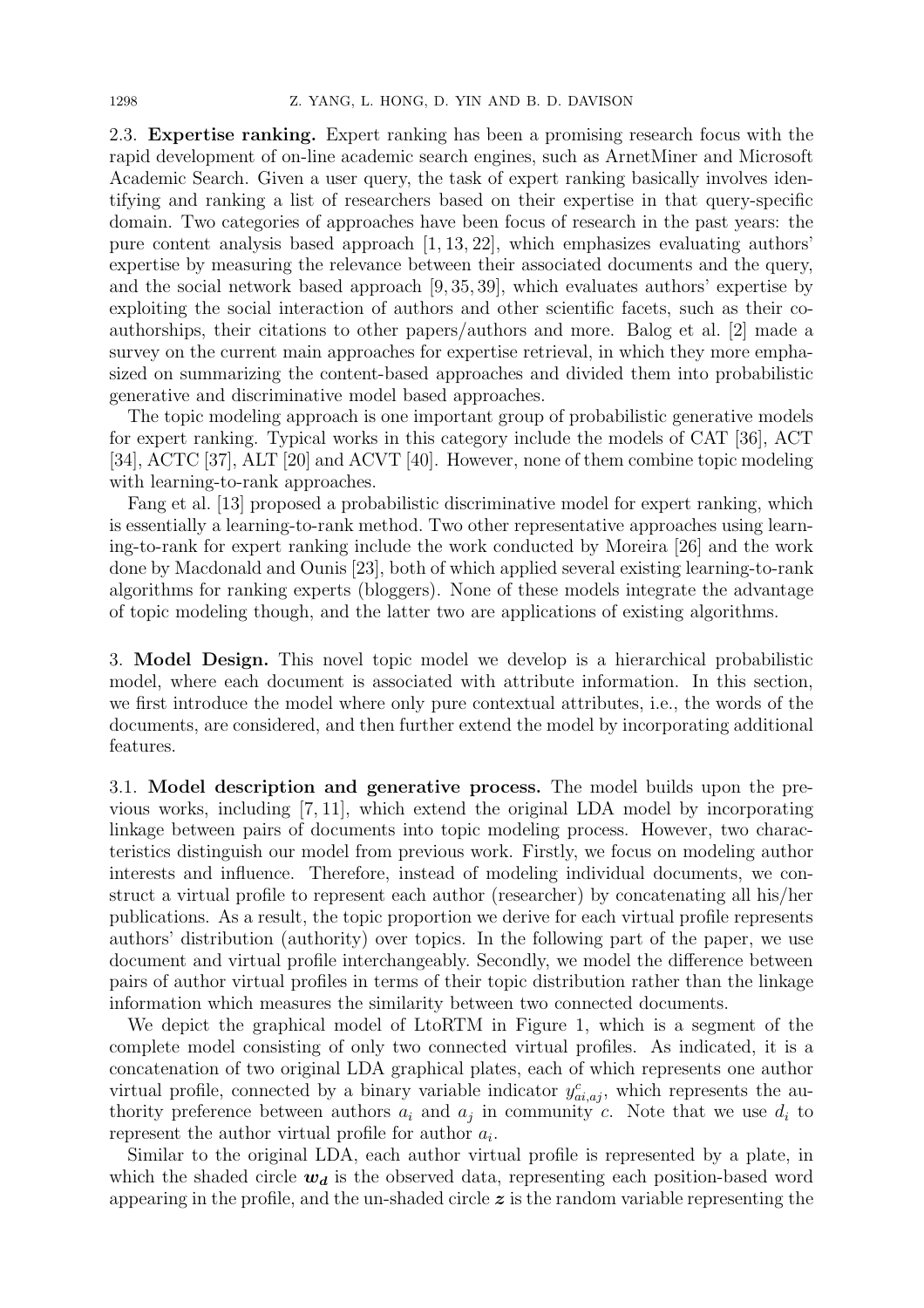

FIGURE 1. Graphical model for LtoRTM  $(d_i)$  represents the author virtual profile of author  $a_i$ )

| Symbol                | <b>Size</b>             | Description                                                    |  |  |
|-----------------------|-------------------------|----------------------------------------------------------------|--|--|
| W                     | scalar                  | size of word vocabulary                                        |  |  |
| D                     | scalar                  | number of author profiles                                      |  |  |
| T                     | scalar                  | number of latent topics                                        |  |  |
| $N_{di}$              | scalar                  | the number of words in author profile $d_i$                    |  |  |
| $\mathcal{N}$         | scalar                  | the number of words in corpus                                  |  |  |
| $\,F$                 | scalar                  | the number of features of authors                              |  |  |
|                       |                         | Observed Data                                                  |  |  |
| $w_{di}$              | $\left  w_{di}\right $  | the words lists of author profile $d_i$ for author $a_i$       |  |  |
| $\boldsymbol{w}$      | N                       | the set of word tokens in corpus                               |  |  |
| ${f}_{ai}$            | $\overline{F}$          | feature set of author $a_i$                                    |  |  |
| $y^c_{ai,aj}$         |                         | binary indicator                                               |  |  |
|                       |                         | Hyper-Parameters                                               |  |  |
| $\alpha$              | $1 \times T$            | Dirichlet prior for $\theta$                                   |  |  |
| $\overline{\eta^c}$   | $1 \times T$            | coefficient                                                    |  |  |
| $\eta_1^c$ $\eta_2^c$ | $1 \times (T +$<br> F ) | coefficient                                                    |  |  |
|                       |                         | Random Variables                                               |  |  |
| $\theta$              | $A \times T$            | distribution of authors over topics                            |  |  |
| $\beta$               | $T \times V$            | distribution of topics over words                              |  |  |
| $z_{di}$              | $1 \times T$            | topic assignments for <i>i</i> th word in author profile $d_i$ |  |  |

TABLE 1. Notation

topic assignment for one particular word.  $\theta_d$  is a multinomial random variable, indicating the distribution of author virtual profile d over topics.  $\beta$  is global multinomial random variable, indicating the topic distribution over words in the whole corpus. Suppose that  $W, D, T$  are the number of distinct word (word vocabulary), the number of author virtual profiles and the number of topics respectively. We can represent  $\theta$  as a  $D \times T$  matrix, where each row represents one  $\theta_d$ . Similarity,  $\beta$  can be represented as a  $T \times W$  matrix. There also exists a T dimensional Dirichlet prior hyper-parameter  $\alpha$ , which determines  $\theta$ . Since our model is built upon the non-smoothed LDA, we do not introduce the Dirichlet prior for  $\beta$ . Additional details of the model parameters are illustrated in Table 1.

Given a collection of author virtual profiles, one essential target of our topic modeling is to discover the semantically coherent clusters of words (known as topics) to represent the profiles. Until now, we have introduced the model that can fulfill the task. Moreover,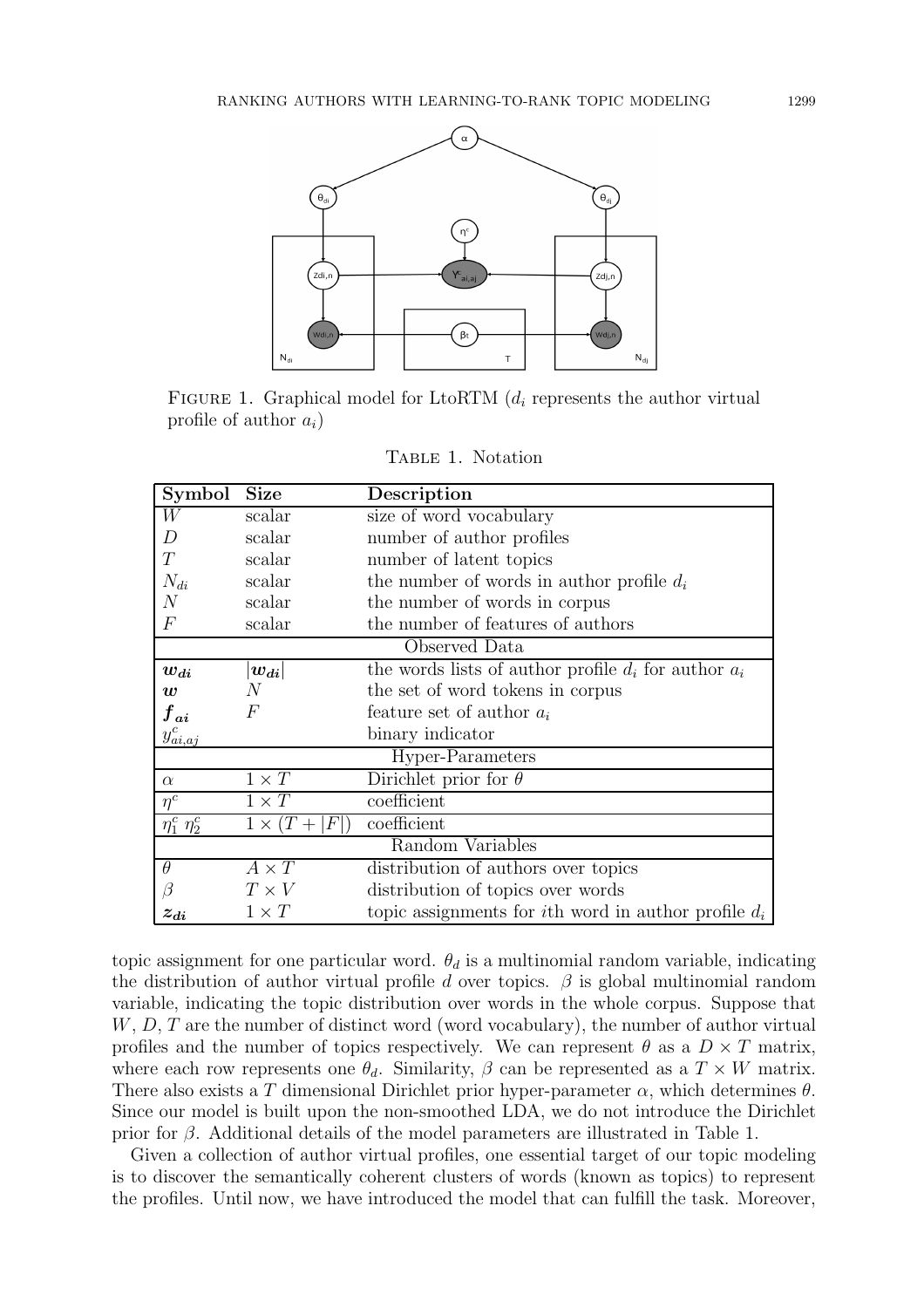in order to model the authority preference over topics between author profiles, we further introduce a binary variable indicator  $y_{ai,aj}^c$ , named as the **binary preference indicator**, to indicate the authority preference between authors  $a_i$  and  $a_j$ . We have  $y_{ai,aj}^c = 1$  if author  $a_i$  is believed to be more prestigious than author  $a_j$  in domain (community) c. This binary indicator is distributed according to a distribution that depends on the topic assignments for the two participating author profiles:  $d_i$  and  $d_j$ , and a domain (community)-specific regression parameter  $\eta^c$ .

The generative process of this model is divided into two periods, and can be described as follows:

- Stage 1: For each author virtual profile  $d$ :
	- Draw the topic proportion  $\theta_d | \alpha \sim Dir(\alpha)$
	- For each word  $w_{d,n}$  in profile d:
		- ∗ Draw the topic assignment  $z_{d,n}$ |θ<sub>d</sub> ∼ Multi(θ<sub>d</sub>)
		- ∗ Draw word  $w_{d,n}|z_{d,n}, β \sim Multi(\beta_{z_{d,n}})$
- Stage 2: For each pair of author profiles  $d_i$  and  $d_j$  with known preference:
	- Draw the binary preference indicator, satisfying:

$$
y_{ai,aj}^c | \mathbf{z}_{di}, \mathbf{z}_{dj} \sim \psi(\cdot | \mathbf{z}_{di}, \mathbf{z}_{dj}, \eta^c)
$$
 (1)

where,  $z_{di} = z_{di,1}, z_{di,2}, \ldots, z_{di,n}$ .

To note that  $z_{di}$  can be represented as a matrix, where each  $z_{di,n}$  is a vector with only one element set to be 1 and the other elements set to be 0. It indicates the specific topic assignment for the *n*th word  $w_{di,n}$  in author profile  $d_i$ .

 $\psi$  represents the distribution function that  $y_{ai,aj}^c$  depends on. In order to model the difference in terms of authors' authority over topics, we assume that  $y_{ai,aj}^c$  depends on the difference between  $z_{di}$  and  $z_{dj}$ . In addition, since it is a binary indicator, we suppose that it follows the Bernoulli distribution, in which:

$$
y_{ai,aj}^c | \mathbf{z}_{di}, \mathbf{z}_{dj}, \eta^c, \upsilon^c \sim Bernoulli\left(\sigma\left(\eta_c^T(\overline{\mathbf{z}}_{di} - \overline{\mathbf{z}}_{dj}) + \upsilon^c\right)\right)
$$

in which,  $\sigma(\cdot)$  is the sigmoid function. This function models each per-pair binary variable  $y_{ai,aj}^c$  as a logistic regression with hidden co-variates, parametrized by coefficient  $\eta^c$  and the intercept  $v^c$ . We further represent the original matrix  $z_{di}$  as a T dimensional vector  $\overline{z}_{di}$ , where  $\overline{z}_{di} = \frac{1}{N}$  $\frac{1}{N_{di}}\sum_{n=1}^{n=N_{di}}z_{di,n}$ .

3.2. Incorporating features. In the model we introduced in the previous section, authors' different preferences over topics are only determined by their associated contextual information, i.e., the papers they have published. As we can see from the generative process of the model, the binary preference indicator only depends on authors' topic assignments which are derived from author profiles. However, to measure an author's authority is a complicated process, as authors' expertise is not only determined by the papers they have written, but also by several other factors, such as their collaboration with other researchers, the influence of their published works, and some temporal characteristics of the authors, such as, how many years they have devoted to research, and how frequently they publish. To better model how authors' authority is differentiated, we extend the model we proposed in the previous section by introducing an additional factor representing features.

3.2.1. *LtoRTM with features.* We depict the extended graphical model of LtoRTM in Figure 2. We name it as the  $LioRTMF$  model. As indicated, we represent each author a by an oval, in which, the author's virtual profile generated by the concatenation of his/her publications is still represented by a plate. In addition to that, we introduce a shaded circle  $f_{ai}$  to represent the features associated with author  $a_i$ . Features are assumed to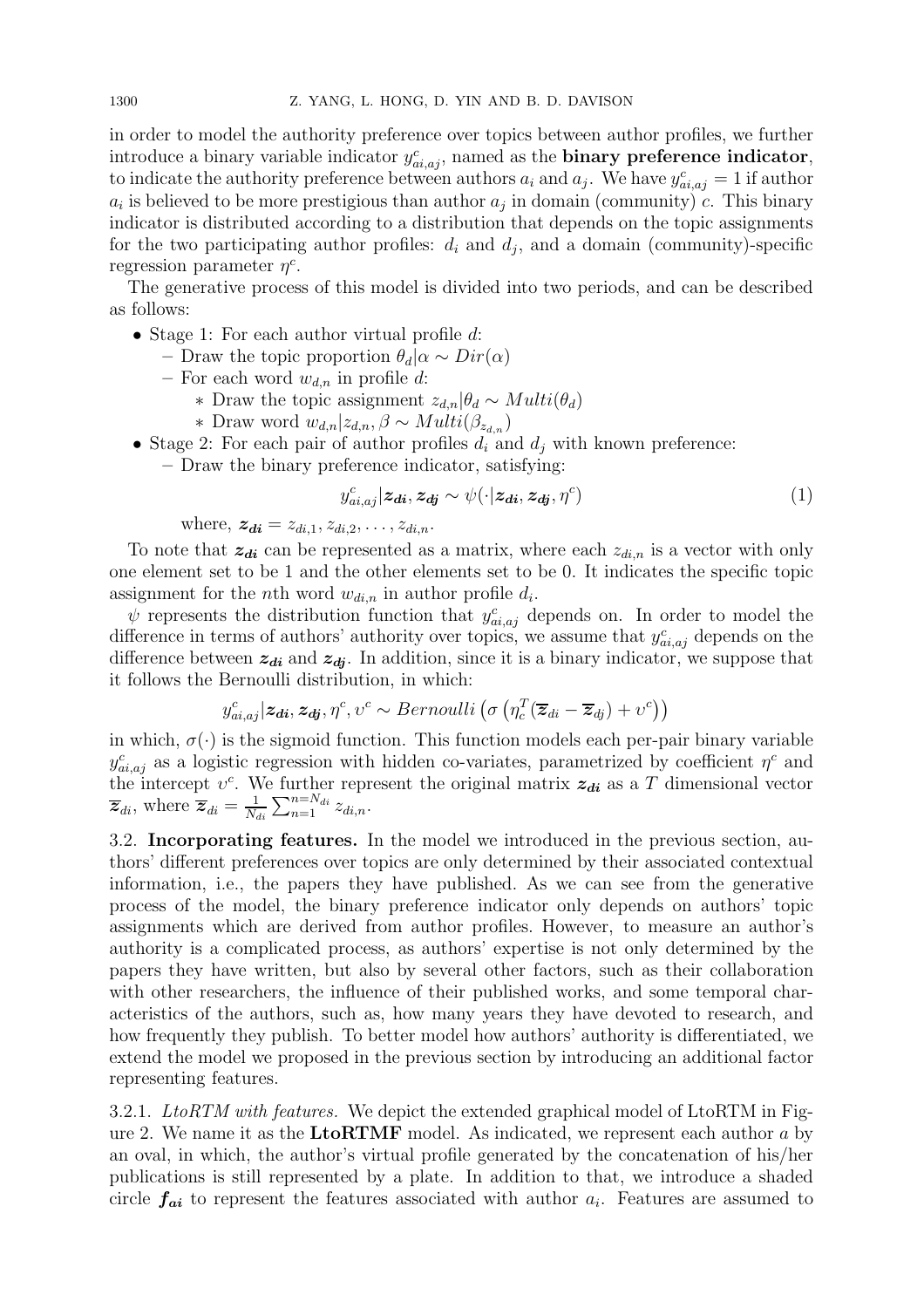

FIGURE 2. Graphical model for LtoRTMF  $(d_i)$  represents the author virtual profile of author  $a_i$ ;  $\boldsymbol{f}_{ai}$  represents the author feature set of author  $a_i$ )

be observed data. Under this scheme, the authority preference between authors  $a_i$  and  $a_j$  is not only determined by the topic assignments of their virtual contextual profiles, but jointly determined by both the content information and additional features. Correspondingly, we introduce two coefficients:  $\eta_1^c$ , a T dimensional vector, is the regression parameter for topic assignment  $\boldsymbol{z}$ , and  $\eta_2^c$  is the regression parameter for feature set. The size of  $\eta_2^c$  would be determined by the number of features we identify. Now, the binary preference indicator  $y_{ai,aj}^c$  would be determined by following the distribution as:

$$
y_{ai,aj}^c | \mathbf{z}_{di}, \mathbf{z}_{dj}, \mathbf{f}_{ai}, \mathbf{f}_{aj}, \eta_1^c, \eta_2^c
$$
  
 
$$
\sim \quad Bernoulli\left(\sigma\left(\eta_{c1}^T(\overline{\mathbf{z}}_{di} - \overline{\mathbf{z}}_{dj}) + \eta_{c2}^T(\overline{\mathbf{f}}_{ai} - \overline{\mathbf{f}}_{aj}) + v^c\right)\right)
$$

3.2.2. Features. To represent authors' (researchers') authority, we identify several groups of features, each of which measures the expertise of an author from one aspect. Generally speaking, the features we consider reflect the overall expertise of an author, for example, the total number of publications of an author, as well as his/her expertise in a specific domain or community, for example, the author's number of publications in one domain. The whole feature set can be divided into four groups: 1) content profile based features; 2) simple bibliographic based features; 3) network based features; 4) temporal features.

Content profile based features: Even though we directly model the contextual virtual profile of an author by discovering its coherent clusters of words and representing it by a distribution over topics, we are also interested in measuring the content profiles by other widely-used IR metrics. Here we compute the traditional BM25 score of each author virtual profile, as well as the relevance score using standard language models. Both these two features are domain-based.

**Simple bibliographic based features:** We adopt a set of simple bibliographic features. These include:

total publication number (totalPubNo): which indicates the total number of publications of one author, across different research domains.

total citation number (totalCitNo): which indicates the total number of citations an author received from other papers published in different domains.

H-index [15]: H-index is the most well-known measurement in evaluating a researcher's expertise. A researcher is said to have an H-index with size  $h$  if  $h$  of his or her total papers has at least h citations each. This index is affected by the number of citation that a researcher has and the citation distribution among a researcher's various papers.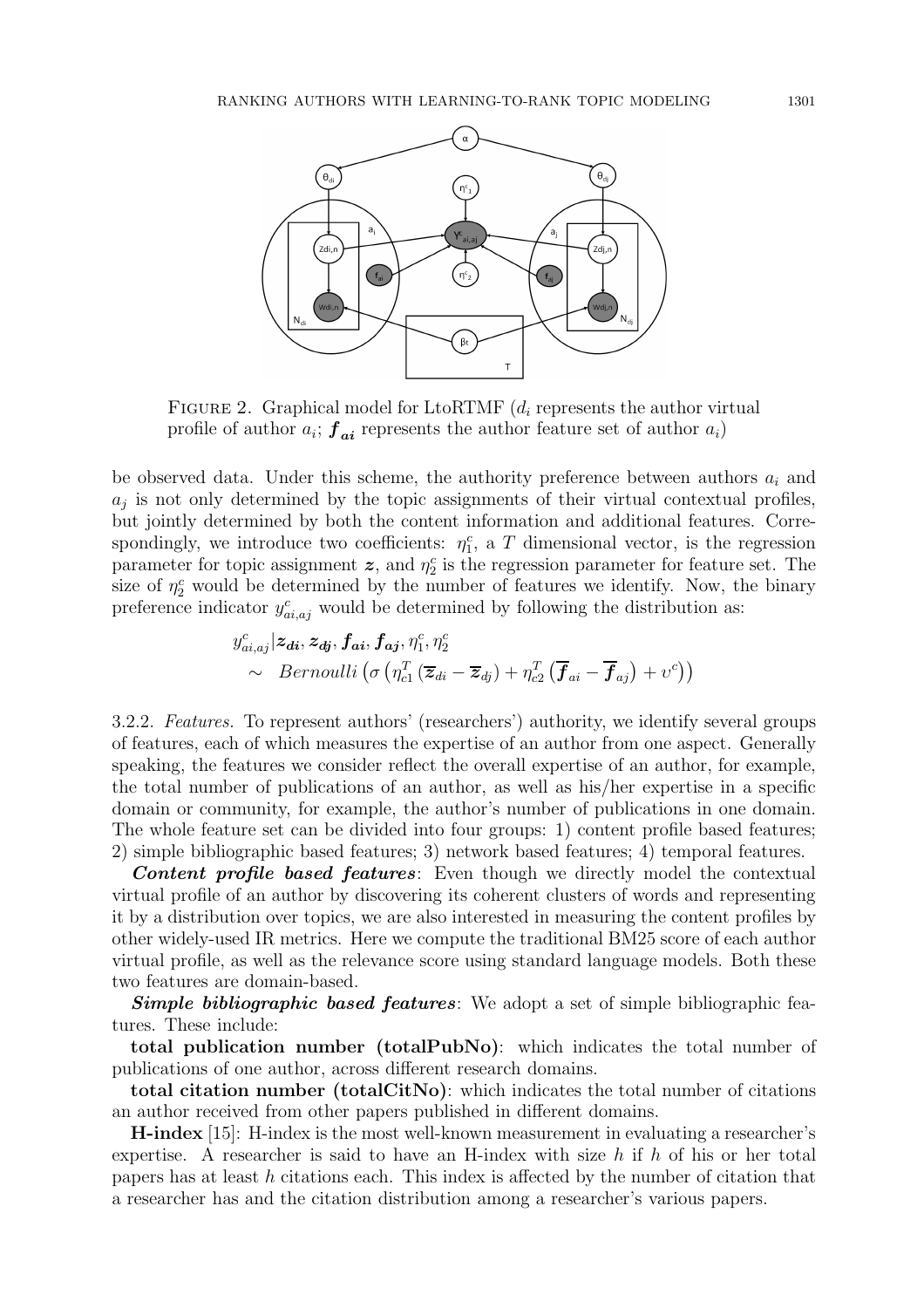G-index [12]: G-index is another primarily used measurement. The G-index value is the highest integer  $(q)$  such that all the papers ranked in Position 1 to q in terms of their citation number have a combined number of citations of at least  $g^2$ .

Rational H-index distance (HD-index) [32]: this variant of H-index calculates the number of citations that are needed to increase the H-index by 1 point.

Rational H-index X (HX-index) [32]: the original H-index indicates the largest number of papers an author has with at least h citations. However, a researcher may have more than h papers, for example, n papers, that have at least h citations. If we define  $x = n - h$ , then the HX-index is calculated by  $HX = h + x(s - h)$ , where s is the total number of publications an author has.

E-index [43]: the original H-index only concentrates on the set of papers an author published, each of which has at least h citations. This set of papers is often referred to as the h-core papers of an author. By using this measurement, the only citation information that can be retrieved is  $h^2$ , i.e., at least  $h^2$  citations of an author can be received. However, the additional citation for papers is the h-core which would be completely ignored. To complement the H-index for the ignored excess citations, E-index is proposed, which can be computed by  $e^2 = \sum_{j=1}^h (cit_j - h) = \sum_{j=1}^h cit_j - h^2$ , where  $cit_j$  are the citations received by the jth paper in the *h-core* set. We can further have E-index =  $sqrt(e^2)$ .

Individual H-index IH-index [3]: this measurement is proposed to reduce the effects of co-authorship. It can be computed by dividing the standard H-index by the average number of authors in the *h*-core set: IH-index =  $h^2/N_a^T$ , where  $N_a^T$  is the total number of authors in h-core set.

Normalized Individual H-index NIH-index [14]: this measurement is also proposed to reduce the coauthor's effect, but is much finer-grained than the previous one. To compute it, we can firstly normalize the number of citations for each paper in the h-core by dividing the number of its citation by its number of authors. Then we compute the H-index score based on these normalized citation counts.

It is noticeable to mention that we calculate all the features mentioned above from all its publications, as well as only those publications from a specific research domain. For example, we can compute the overall H-index of an author, by doing that, all the papers written by that author would be considered. However, when computing the H-index of an author in a specific domain c, we would only consider those papers published in that domain, and compute its citations only based on other papers that are also from that domain.

Network based features: This group of features measure how well an author collaborates with other authors, and how their publications influence other authors. We construct two types of network, and apply the PageRank algorithm to compute the authors' authority scores. The networks we considered are:

Coauthor Network: this network is generated by connecting authors by their coauthor-relationships. For the sake of PageRank algorithm, we convert one non-directional edge into two directional edges. As a result, one non-weighted edge would exist from author  $a_i$  to author  $a_j$  and from author  $a_j$  to author  $a_i$  if they have written at least one paper together.

Citation Network: this directed network is generated by connecting authors by their citations. One non-weighted edge would point from author  $a_i$  to  $a_j$  if at least one publication of author  $a_i$  cites one paper of author  $a_j$ .

We also generate such two kinds of networks for each research community we considered. **Temporal features:** This group of features measures authors' authority by some temporal characteristics associated with them. These include: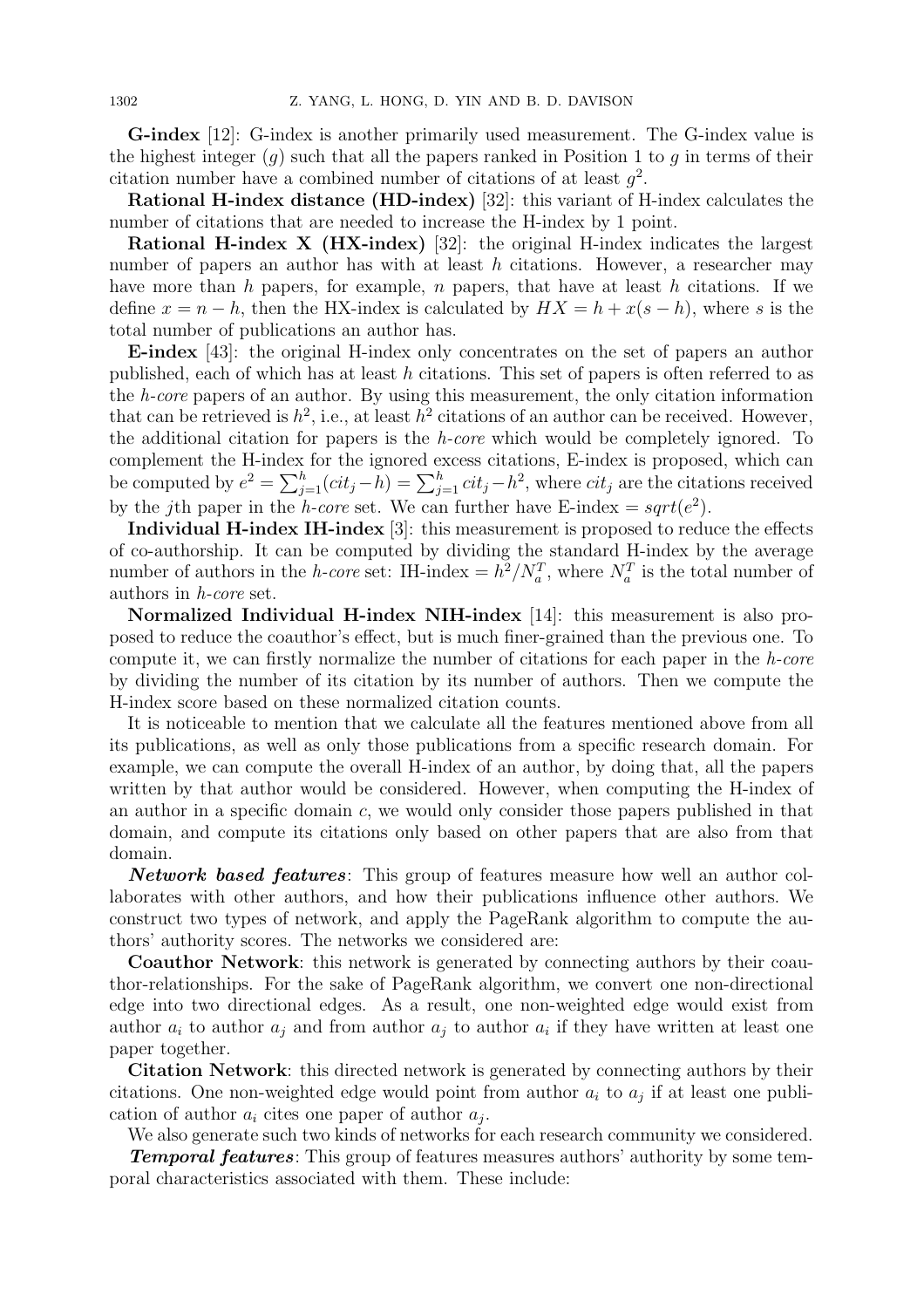CareerTime [41]: this measures how long a researcher has devoted to academic research. We assume that the longer career time a researcher has, the higher authority he may have.

LastRestTime [41]: this indicates how many years have passed since the last publication of a researcher. We assume that a long time rest without academic output will negatively affect a researcher's academic reputation.

PubInterval [41]: this measures how many years on average would a researcher take between every two consecutive publications. We assume that more frequent publication indicates more active academic participation.

Citation Influence ratio [41]: we define and consider one other temporal factor which tests the long time influence of a researcher's publication, and thus indirectly represents the influence of the researcher. We assume that if a paper continues to be cited a long time after its publication, it brings higher prestige to its author (e.g., the paper PageRank [29] is frequently and persistently cited by the following papers). To model this temporal factor, we first introduce a decay function to differentiate the weight between a pair of paper citations. If paper  $p_i$  published in year  $y_i$  cites another paper  $p_i$  published in year  $y_i$ ,  $(y_j - y_i) \geq 0$ , we define a probability as the *citation influence ratio* of paper  $p_j$  on  $p_i$ as:  $CIR(p_{ji}) = \beta_1 \left(1 - \beta_2^{y_j - y_i}\right)$  $\binom{y_j-y_i}{2}$ , where  $\beta_2$   $(0 < \beta_2 < 1)$  is the decay base. We now define the *citation influence* between a pair of authors as:  $CI(a_{ji}) = \sum CIR(p_{ji})$ , where  $p_j$  is any paper of author  $a_j$ ,  $p_i$  is any paper of  $a_i$ , and  $p_j$  cites  $p_i$ .

Contemporary H-index CH-index [33]: this index adds an age-related weighting to each paper. The basic assumption is that the older the paper is, the less the weight is. The new citation count for each paper of an author can be computed as  $S<sup>c</sup>(i)$  =  $\gamma \times (Y(now) - Y(i) + 1)^{-\delta} \times |C(i)|$ , where  $Y(i)$  is the year when paper i is published, and  $|C(i)|$  is the set of paper citing paper i. In computation,  $\delta$  is often set to be 1, and  $\gamma$  is set to be 4. After computing this new citation count for each paper, we can compute the H-index as the standard one based on the new citation count of each paper.

AR-index [18]: it is also an age-weighted index. The citation count of each paper would be divided by the age of that paper, and then the AR-index is the square root of the sum of all the papers in the h-core of an author.

AWCR-index [14]: this is basically the same as the AR-index, but it sums over the weighted citation count of all the papers of an author rather than only the papers in the h-core set.

AvgPubNo: this is computed by dividing the total publication number of an author by the CareerTime of this author.

AvgCiteNo: this is computed by dividing the total number of citations of an author by his/her CareerTime.

These features are also computed either based on all publications across domains or on those domain-specific publications. Overall, we have identified 42 distinct features.

4. Model Inference, Estimation and Ranking Scheme. In this section, we introduce how to solve the generative topic models we proposed in the previous sections, which includes the model inference for 1) topic assignment  $(z)$ , 2)  $\theta$  (virtual-profile-topic distribution), and 3)  $\beta$  (the topic-word distribution), as well as the parameter estimations for 1)  $\alpha$  (the Dirichlet prior) and 2)  $\eta^c$  (the regression coefficient). Based on the variables and parameters learned from the training set, we also introduce how to achieve the topic assignment and topic proportions for new testing author profiles, and how to rank them.

4.1. Inference and estimation. Given a collection of author virtual profiles  $D$ , in order to solve the topic model as we proposed, we would like to find parameters  $\alpha$ ,  $\beta$ ,  $\eta^c$ , that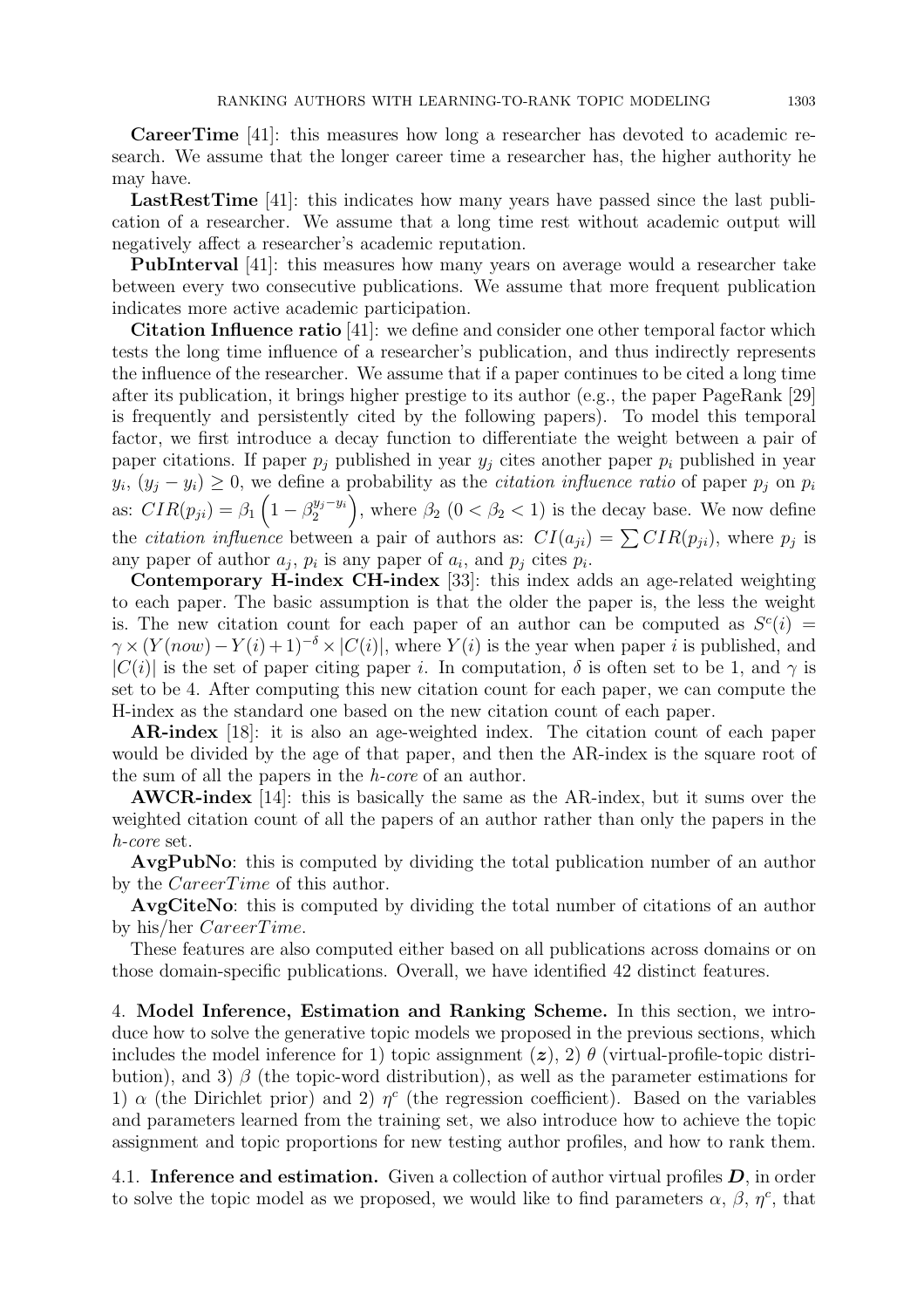can maximize the (marginal) log likelihood of the data:

$$
l(\alpha, \beta, \eta^{c}) = \log (p(\boldsymbol{W}, \boldsymbol{Y} | \alpha, \beta, \eta^{c}))
$$
  
= 
$$
\log \left( \left[ \prod_{d:1 \to D} p(\boldsymbol{w} | \alpha, \beta) \right] \left[ \prod_{(di, dj) \in \boldsymbol{E}} p(y_{ai, aj}^{c} | \eta^{c}) \right] \right)
$$
  
= 
$$
\log \left( \prod_{d=1}^{D} \int p(\theta | \alpha) \left( \prod_{n=1}^{Nd} \sum_{z_{d,n}} p(z_{d,n} | \theta_{d}) p(w_{d,n} | z_{d,n}, \beta) \right) d\theta
$$
  

$$
\times \prod_{(di, dj) \in \boldsymbol{E}} \sum_{\overline{z}_{di}} \sum_{\overline{z}_{dj}} p(y_{ai, aj}^{c} | \overline{z}_{di}, \overline{z}_{dj}, \eta^{c}) \right)
$$

where, we denote  $\boldsymbol{E}$  as the set of pairs of author profiles with known preferences. In our model, we would only model those pairs of author profiles with explicitly known preferences.

However, to maximize such log likelihood is intractable due to the problematic coupling between  $\theta$  and  $\beta$ , which is caused by the existing edges between  $\theta$ , z and  $\beta$ . Even though exact inference is intractable, there exist a wide variety of approximate inference algorithms, including variational inference [6], expectation propagation [25], and Markov chain Monte Carlo (MCMC) schemes [16]. In our work, we make use of the variational inference for approximating the posterior inference, and apply this procedure in a variational EM algorithm for parameter estimation.

The basic idea of variational inference is to make use of the Jensen's inequality to obtain an adjustable lower bound on the log likelihood. A simple way to obtain a tractable family of lower bounds is to consider simple modifications of the original graphical model in which some of the edges and nodes are removed, and the resulting graphical model is endowed with free variational parameters as follows in Equation (2):

$$
q(\theta, \mathbf{z} | \gamma, \phi) = q(\theta | \gamma) \prod_{n=1}^{N} q(z_n | \phi_n)
$$
\n(2)

where,  $\gamma$  and  $\phi$  are two free variational parameters.  $\gamma$  is a Dirichlet parameter, which similar to  $\theta$ , can be represented by a  $D \times T$  matrix; and  $\phi$  is a multinomial parameter, which similar to z, can also be represented as of  $D \times N \times T$  tensor, where D is the number of author profiles in corpus,  $N$  is the number of position-based word tokens, and  $T$  is the number of pre-defined topics. Note that,  $E_q[z_{d,n}] = \phi_{d,n}$ .

With  $\gamma$  and  $\phi$ , and integrating over the two random variables  $\theta$  and z, the log of the marginal probability can be represented as:

$$
\log(p(w, y | \alpha, \beta, \eta^c)) = \log \left( \int \sum_{z} p(w, y, \theta, z | \alpha, \beta, \eta^c) d\theta \right)
$$

$$
= \log \left( \int \sum_{z} \frac{p(w, y, \theta, z | \alpha, \beta, \eta^c) q(\theta, z)}{q(\theta, z)} d\theta \right)
$$

According to Jensen's inequality  $log(E(a)) \ge E(log(a))$ , we can further have:

$$
\log \left( E_q \left[ \frac{p(w, y, \theta, z | \alpha, \beta, \eta^c)}{q(\theta, z)} \right] \right) \ge E_q \left[ \log \left( \frac{p(w, y, \theta, z | \alpha, \beta, \eta^c)}{q(\theta, z)} \right) \right]
$$
  
=  $E_q [\log(p(w, y, \theta, z | \alpha, \beta, \eta^c))] - E_q [\log(q(\theta, z))]$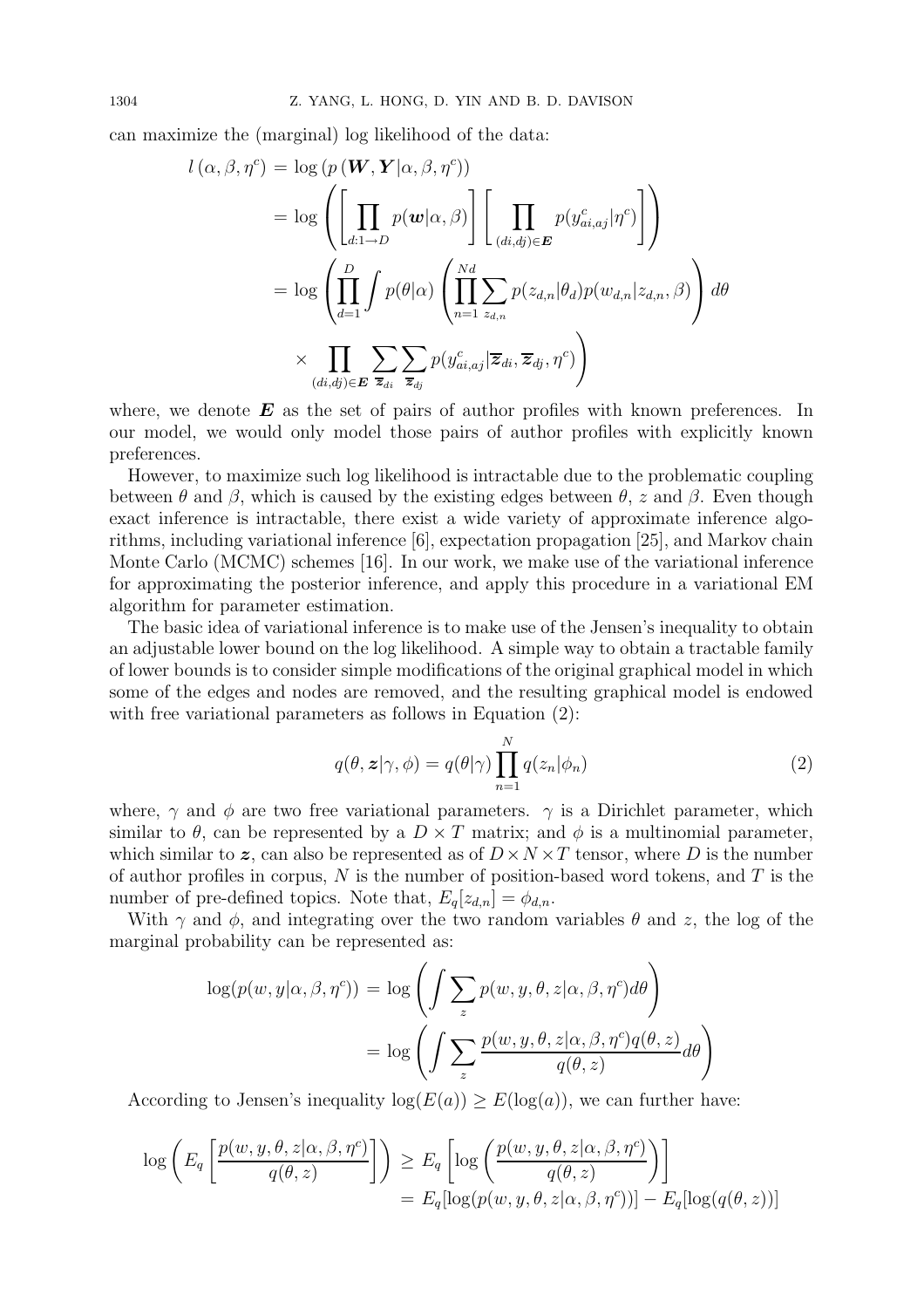This is the lower bound of the original log likelihood, and is the goal probability we need to maximize.

To denote  $E_q[log(p(w, y, \theta, z | \alpha, \beta, \eta^c))] - E_q[log(q(\theta, z))]$  as  $L(\gamma, \phi; \alpha, \beta, \eta^c)$ , we can expand it as:

$$
L(\gamma, \phi; \alpha, \beta, \eta^c) = \sum_{(di, dj) \in \mathbf{E}} E_q[\log(p(y_{ai, aj}^c | \overline{z}_{di}, \overline{z}_{dj}, \eta^c))]
$$
  
+ 
$$
\sum_d E_q[\log(p(\theta_d | \alpha))] + \sum_d \sum_z E_q[\log(p(z_{d,n} | \theta_d))]
$$
  
+ 
$$
\sum_d \sum_z E_q[\log(p(w_{d,n} | z_{d,n}, \beta))]
$$
  
- 
$$
E_q[\log(q(\theta | \gamma))] - E_q[\log(q(z | \phi))]
$$

Each element on the right-hand side of the above equation can be further expanded. However, due to space limit, we only concentrate on the expansion of the first element, which represents the primary contribution of our model, and leave the expansion of the rest of the elements to readers for reviewing references in [6].

In our LtoRTM model,  $y_{ai,aj}^c$  follows the Bernoulli distribution, taking  $\eta^c$ ,  $z_{di}$ ,  $z_{dj}$  as parameters. In the extended  $\tilde{L}$ toRTMF model, it further depends on the feature set of authors:  $f_{ai}$ ,  $f_{aj}$ .

By representing Bernoulli distribution as a generalized linear model, we can have in the LtoRTM model, the probability:

$$
p\left(y_{ai,aj}^c|\overline{z}_{di}, \overline{z}_{dj}, \eta^c\right) = \exp\left\{y_{ai,aj}^c \eta_c^T(\overline{z}_{di} - \overline{z}_{dj}) - \log\left(1 + \exp\left(\eta_c^T(\overline{z}_{di} - \overline{z}_{dj})\right)\right)\right\} \tag{3}
$$

and in the LtoRTMF model:

$$
p\left(y_{ai,aj}^c|\overline{\bm{z}}_{di},\overline{\bm{z}}_{dj},\overline{\bm{f}}_{ai},\overline{\bm{f}}_{aj},\eta_1^c,\eta_2^c\right) = \exp\left\{y_{ai,aj}^c\left(\eta_{c1}^T(\overline{\bm{z}}_{di}-\overline{\bm{z}}_{dj})+\eta_{c2}^T\left(\overline{\bm{f}}_{ai}-\overline{\bm{f}}_{aj}\right)\right) \right. \\ \left. -\log\left(1+\exp\left(\eta_{c1}^T(\overline{\bm{z}}_{di}-\overline{\bm{z}}_{dj})+\eta_{c2}^T\left(\overline{\bm{f}}_{ai}-\overline{\bm{f}}_{aj}\right)\right)\right)\right\}
$$

By taking log of the probability, and using first-order approximation to compute their expectations, we can finally have: in the LtoRTM model:

$$
E[\log(p(y_{ai,aj}^c | \overline{\mathbf{z}}_{di}, \overline{\mathbf{z}}_{dj}, \eta^c))] = y_{ai,aj}^c \eta_c^T (\overline{\phi}_{di} - \overline{\phi}_{dj}) - \log(1 + \exp(\eta_c^T (\overline{\phi}_{di} - \overline{\phi}_{dj}))) \tag{4}
$$

and in the LtoRTMF model:

$$
E\left[\log\left(p\left(y_{ai,aj}^{c}|\overline{\boldsymbol{z}}_{di},\overline{\boldsymbol{z}}_{dj},\overline{\boldsymbol{f}}_{ai},\overline{\boldsymbol{f}}_{aj},\eta_{1}^{c},\eta_{2}^{c}\right)\right)\right]
$$
  
=  $y_{ai,aj}^{c}\left(\eta_{c1}^{T}\left(\overline{\boldsymbol{\phi}}_{di}-\overline{\boldsymbol{\phi}}_{dj}\right)+\eta_{c2}^{T}\left(\overline{\boldsymbol{f}}_{ai}-\overline{\boldsymbol{f}}_{aj}\right)\right)$   
-  $\log\left(1+\exp\left(\eta_{c1}^{T}\left(\overline{\boldsymbol{\phi}}_{di}-\overline{\boldsymbol{\phi}}_{dj}\right)+\eta_{c2}^{T}\left(\overline{\boldsymbol{f}}_{ai}-\overline{\boldsymbol{f}}_{aj}\right)\right)\right)$ 

We have until now expanded  $L(\gamma, \phi; \alpha, \beta, \eta^c)$ . We then show how to maximize L with respect to  $\phi$ ,  $\gamma$ ,  $\alpha$ ,  $\beta$  and  $\eta^c$ .

### Inferring  $\phi$

To maximize L with respect to  $\phi$ , we can collect the terms associated with  $\phi$ . Since  $y_{ai,aj}^c$  depends on the difference between  $z_{di}$  and  $z_{dj}$ , which have been represented by  $\phi_{di}$ and  $\phi_{dj}$ , we need to take derivatives with respect to  $\phi_{di}$  and  $\phi_{dj}$  respectively.

In the LtoRTM model, we have

$$
\phi_{di,n} \propto \log \beta \cdot, w_{di,n} + \Gamma(\gamma_{di}) - \mathbf{1} \Gamma \left( \mathbf{1}^T \gamma_{di} \right) + \sum_{(di,dj) \in \mathbf{E}} \left( \frac{y_{ai,aj}^c}{N_{di}} \eta_c^T - \frac{\eta_c^T}{N_{di}} \frac{\exp \left\{ \eta_c^T \left( \overline{\phi}_{di} - \overline{\phi}_{dj} \right) \right\}}{\Gamma + \exp \left\{ \eta_c^T \left( \overline{\phi}_{di} - \overline{\phi}_{dj} \right) \right\}} \right)
$$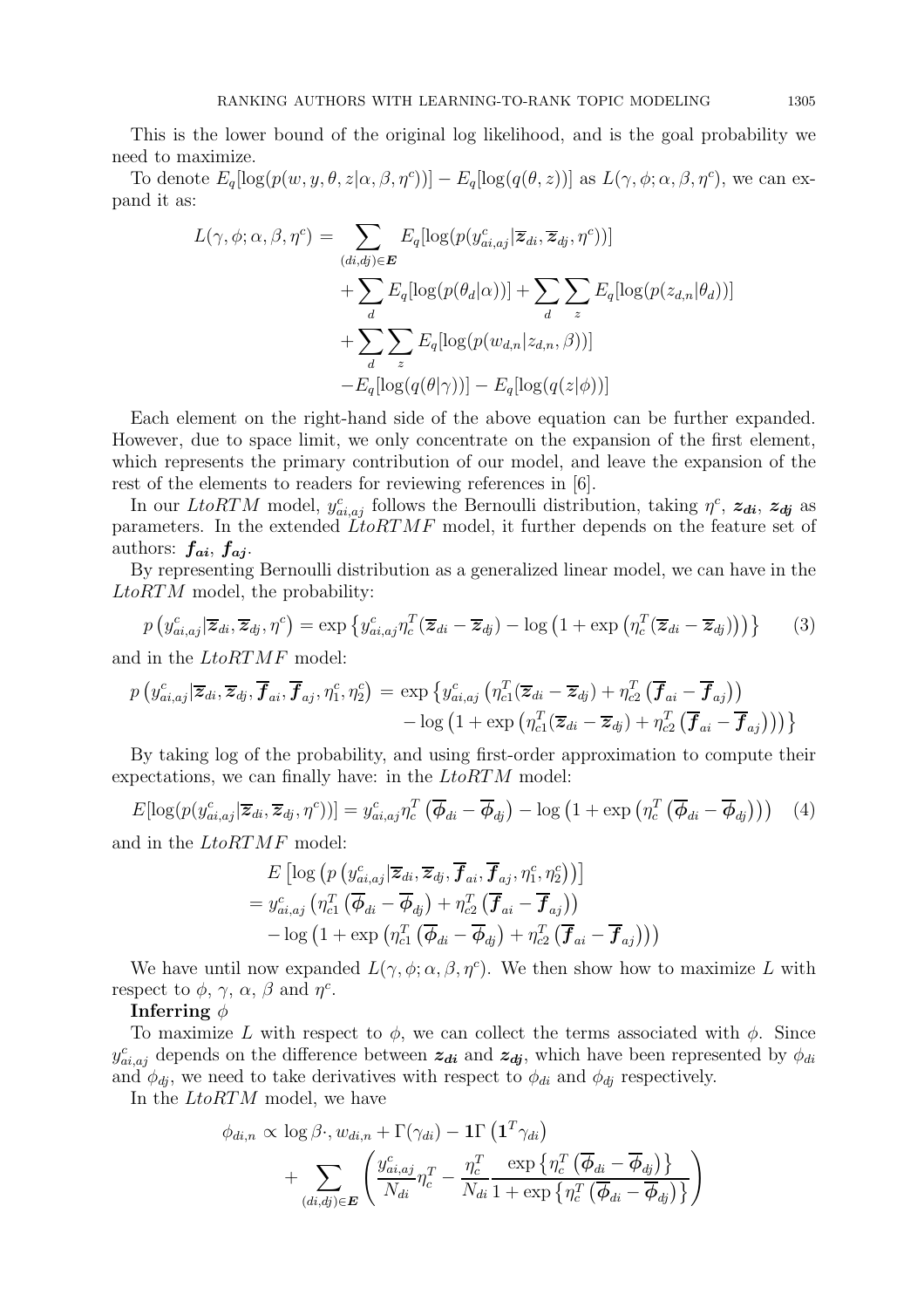$$
\begin{aligned} \phi_{dj,n} \propto & \log \beta \cdot, w_{dj,n} + \Gamma(\gamma_{dj}) - \mathbf{1} \Gamma\left(\mathbf{1}^T \gamma_{dj}\right) \\ & - \sum_{(di,dj) \in \boldsymbol{E}} \left( \frac{y_{ai,aj}^c}{N_{dj}} \eta_c^T + \frac{\eta_c^T}{N_{dj}} \frac{\exp\left\{\eta_c^T \left(\overline{\boldsymbol{\phi}}_{di} - \overline{\boldsymbol{\phi}}_{dj}\right)\right\}}{1 + \exp\left\{\eta_c^T \left(\overline{\boldsymbol{\phi}}_{di} - \overline{\boldsymbol{\phi}}_{dj}\right)\right\}} \right) \end{aligned}
$$

where,

$$
\overline{\phi}_{di} = \frac{1}{N_{di}} \sum_{n} \phi_{di,n} \tag{5}
$$

and in the LtoRTMF model with additional features, we have:

$$
\phi_{di,n} \propto \log \beta \cdot, w_{di,n} + \Gamma(\gamma_{di}) - 1\Gamma\left(\mathbf{1}^T\gamma_{di}\right) + \sum_{(di,dj)\in \mathbf{E}} \left( \frac{y_{ai,aj}^c}{N_{di}} \eta_{c1}^T - \frac{\eta_{c1}^T}{N_{di}} \frac{\exp\left\{\eta_{c1}^T\left(\overline{\boldsymbol{\phi}}_{di} - \overline{\boldsymbol{\phi}}_{dj}\right) + \eta_{c2}^T\left(\overline{\boldsymbol{f}}_{ai} - \overline{\boldsymbol{f}}_{aj}\right)\right\}}{\eta_{c1}^T\left(\overline{\boldsymbol{\phi}}_{di}} - \overline{\boldsymbol{\phi}}_{dj}\right) + \eta_{c2}^T\left(\overline{\boldsymbol{f}}_{ai} - \overline{\boldsymbol{f}}_{aj}\right)\right\}} \right)
$$

$$
\phi_{dj,n} \propto \log \beta \cdot, w_{dj,n} + \Gamma(\gamma_{dj}) - \mathbf{1} \Gamma \left( \mathbf{1}^T \gamma_{dj} \right) - \sum_{(di,dj) \in \mathbf{E}} \left( \frac{y_{ai,aj}^c}{N_{dj}} \eta_{c1}^T + \frac{\eta_{c1}^T}{N_{dj}} \frac{\exp \left\{ \eta_{c1}^T \left( \overline{\boldsymbol{\phi}}_{di} - \overline{\boldsymbol{\phi}}_{dj} \right) + \eta_{c2}^T \left( \overline{\boldsymbol{f}}_{ai} - \overline{\boldsymbol{f}}_{aj} \right) \right\} }{\eta_{c1}^T \left( \overline{\boldsymbol{\phi}}_{di} - \overline{\boldsymbol{\phi}}_{dj} \right) + \eta_{c2}^T \left( \overline{\boldsymbol{f}}_{ai} - \overline{\boldsymbol{f}}_{aj} \right) \right\} } \right)
$$

# Inferring  $\eta$

In the LtoRTM model,

$$
\frac{\partial \mathcal{L}}{\partial \eta^c} = \sum_{(d i, d j) \in \boldsymbol{E}} \left( y^c_{a i, a j} \left( \overline{\boldsymbol{\phi}}_{d i} - \overline{\boldsymbol{\phi}}_{d j} \right) - \left( \overline{\boldsymbol{\phi}}_{d i} - \overline{\boldsymbol{\phi}}_{d j} \right) \frac{\exp \left\{ \eta^T_c \left( \overline{\boldsymbol{\phi}}_{d i} - \overline{\boldsymbol{\phi}}_{d j} \right) \right\}}{1 + \exp \left\{ \eta^T_c \left( \overline{\boldsymbol{\phi}}_{d i} - \overline{\boldsymbol{\phi}}_{d j} \right) \right\}} \right)
$$

and in the LtoRTMF model, where we consider two coefficients  $\eta_1^c$  and  $\eta_2^c$ , we have:

$$
\frac{\partial \mathcal{L}}{\partial \eta_1^c} = \sum_{(di,dj) \in \mathbf{E}} \left( y_{ai,aj}^c \left( \overline{\phi}_{di} - \overline{\phi}_{dj} \right) \right.\n- \left( \overline{\phi}_{di} - \overline{\phi}_{dj} \right) \frac{\exp \left\{ \eta_{c1}^T \left( \overline{\phi}_{di} - \overline{\phi}_{dj} \right) + \eta_{c2}^T \left( \overline{\mathbf{f}}_{ai} - \overline{\mathbf{f}}_{aj} \right) \right\}}{1 + \exp \left\{ \eta_{c1}^T \left( \overline{\phi}_{di} - \overline{\phi}_{dj} \right) + \eta_{c2}^T \left( \overline{\mathbf{f}}_{ai} - \overline{\mathbf{f}}_{aj} \right) \right\}} \right)\n\frac{\partial \mathcal{L}}{\partial \eta_2^c} = \sum_{(di,dj) \in \mathbf{E}} \left( y_{ai,aj}^c \left( \overline{\mathbf{f}}_{ai} - \overline{\mathbf{f}}_{aj} \right) \right.\n- \left( \overline{\mathbf{f}}_{ai} - \overline{\mathbf{f}}_{aj} \right) \frac{\exp \left\{ \eta_{c1}^T \left( \overline{\phi}_{di} - \overline{\phi}_{dj} \right) + \eta_{c2}^T \left( \overline{\mathbf{f}}_{ai} - \overline{\mathbf{f}}_{aj} \right) \right\}}{1 + \exp \left\{ \eta_{c1}^T \left( \overline{\phi}_{di} - \overline{\phi}_{dj} \right) + \eta_{c2}^T \left( \overline{\mathbf{f}}_{ai} - \overline{\mathbf{f}}_{aj} \right) \right\}} \right)
$$

We leave the updating rule for  $\alpha$ ,  $\beta$  and  $\gamma$  for readers' reference, since they are the same as the original LDA model [6].

4.2. Ranking scheme. In the training process, we have approximated the posterior distribution of  $\gamma$  (representing  $\theta$ ),  $\phi$  (representing the topic assignments  $z_d$ ),  $\beta$ , as well as  $\alpha$  and  $\eta^c$ . In the testing phase, a set of new author virtual profiles would be given. The words in those profiles are the observed data, but we would not know the preference between every pair of the profiles. In the testing phase, the  $\alpha$ ,  $\eta^c$  and  $\beta$  variables would be regarded as the known parameters, as their values have been estimated during the training process. As a result, what we need to approximate for the new author profiles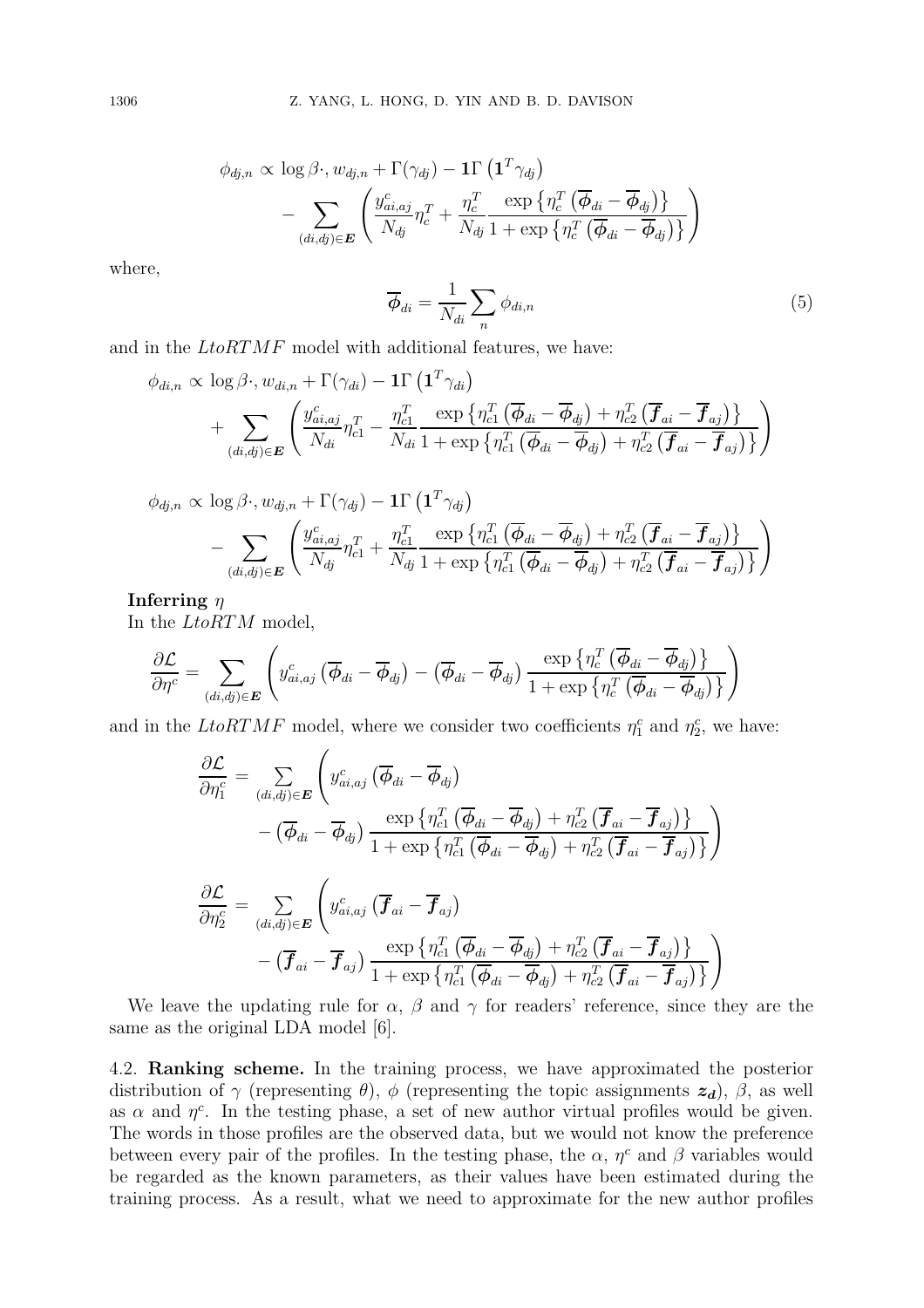are 1) the topic assignments for their word tokens ( $\theta$  or in variational inference, the  $\gamma$ ), and 2) the author-profile-topic distributions  $\boldsymbol{z}$  or in variational inference, the  $\phi$ :

$$
p\left(\gamma, \phi | D^{test}, \alpha, \beta, \eta^c\right) \tag{6}
$$

Without incorporating the pair-wise preference information between author profiles, our model would retreat to the original LDA model. We would, therefore, skip the detailed description on parameter inference for testing in this paper. Readers can find the inference process as introduced in paper [6].

After approximating the  $\gamma$  and the  $\phi$  variables for author profiles in testing set, we can compute the authority score of each author  $a_i$  (represented by his/her author profile  $d_i$ ) and rank them by:

$$
P(a_i|c) = P(d_i|c) = \eta_c^T \overline{\phi}_{di}
$$
\n<sup>(7)</sup>

or, with additional features:

$$
P(a_i|c) = \eta_{c1}^T \overline{\phi}_{di} + \eta_{c2}^T \mathbf{f}_{ai}
$$
\n(8)

5. Experimental Evaluation. To demonstrate the effectiveness of our LtoRTM and LtoRTMF model, we conducted experimental studies comparing them with several stateof-the-art topic models and learning-to-rank algorithms. Particularly, we apply our model into two applications, which evaluate the expertise of researchers from two aspects: the prediction of SIG-community award winners and the prediction of PC members of the main conference of several research communities.

### 5.1. Experiments setup.

5.1.1. Data set. The experiments were carried out over two real world data sets. The first data set is a subset of the ACM Digital Library, from which we crawled one descriptive web page for each 172,890 distinct papers having both title and abstract information. For each published paper, we extracted the information about its authors and references. Due to possible author names' ambiguity, we represent each candidate author name by a concatenation of the first name and last name, while removing all the middle names. We then use exact match to merge candidate author names. Finally, we obtain 170,897 distinct authors, and 2097 venues.

The second data set we utilized is the data set 'DBLP-Citation-network V5' provided by Tsinghua University for their ArnetMiner academic search engine [35]. This data set is the crawling result from the ArnetMiner search engine on Feb. 21st, 2011 and further combined with the citation information from ACM. We name this data set as the Arnet-Miner dataset. The original data set is reported to have 1,572,277 papers and to include 2,084,019 citation-relationships. After carrying out the same data processing method as we did for the ACM data set, we find 1,572,277 papers, 795,385 authors and 6010 venues.

For papers in each data set, we filter out the stop words in paper content, and collect the words that appear more than 10 times in the entire corpus. We finally retrieve 43,748 and 107,576 distinct words for ACM and ArnetMiner data sets respectively.

5.1.2. Research domain identification. To identify a research community, we first manually cluster papers into different domains, and further group their associated authors. We choose six research communities as our targeting communities (see Table 2). For each such research community, we collected and merged the Top 20 venues identified by the MSRA academic search engine<sup>2</sup> and ArnetMiner search engine<sup>3</sup> for that research community respectively. Papers that are published in those venues are considered to be

<sup>2</sup>http://research.microsoft.com/en-us/projects/academic/

<sup>3</sup>http://arnetminer.org/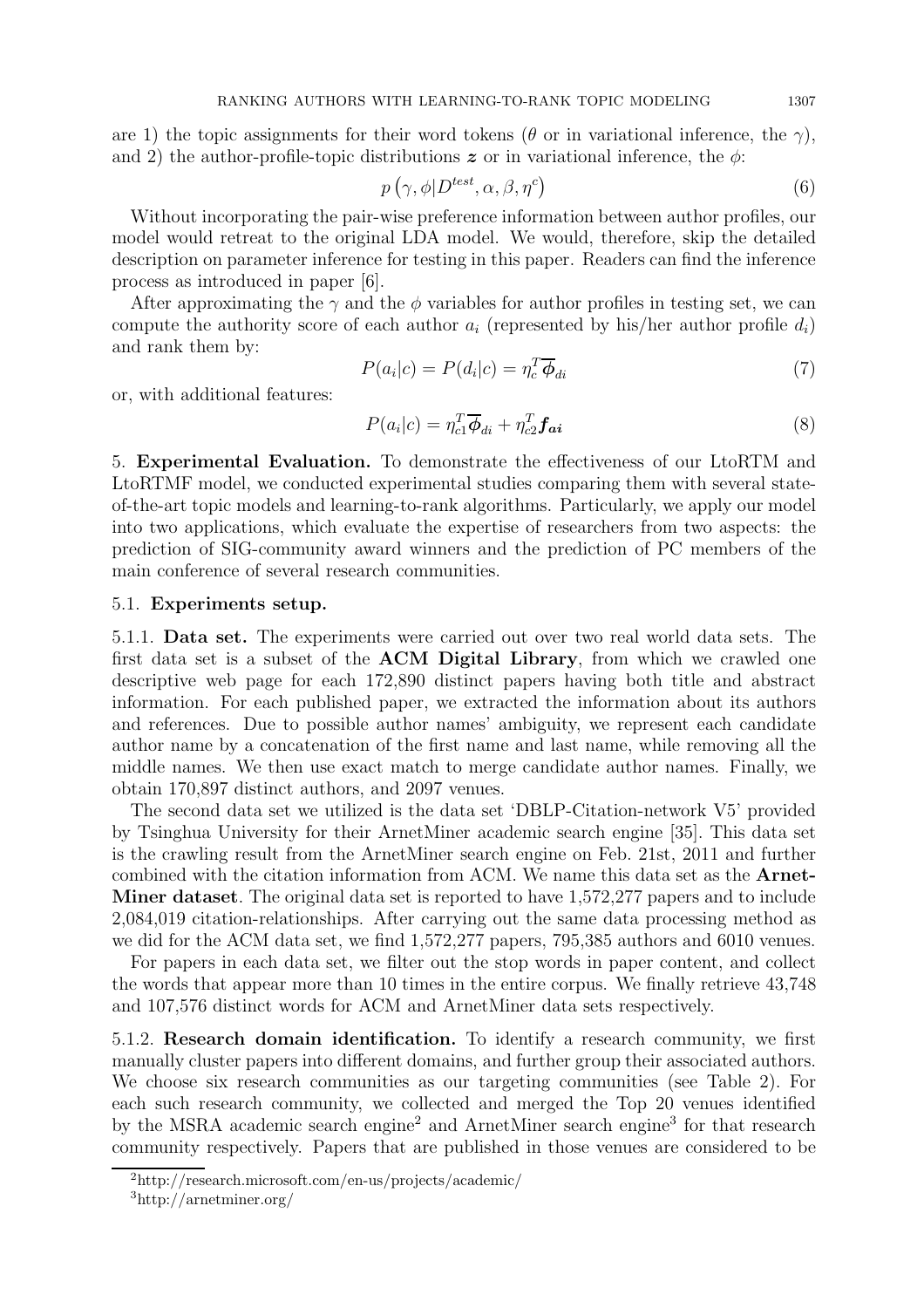| Community | Corresponding query   | SIG award winners |
|-----------|-----------------------|-------------------|
|           |                       | $(1990 - 2009)$   |
| sigarch   | hardware architecture | 27(27)            |
| sigsoft   | software engineering  | 15(15)            |
| sigkdd    | data mining           |                   |
| sigir     | information retrieval | 9(9)              |
| sigcomm   | network communication | 18(18)            |
| sigmod    | database              |                   |

Table 2. Community, query and award winners ground truth. Numbers outside of the parentheses or in the parentheses indicate the number of winners available in ACM and ArnetMiner data set respectively.

domain-specific papers of that community, and the authors of these papers are considered to be the domain-specific authors of that community. We collect the domain-specific features based on the domains we identified.

#### 6. Experiments Methodology and Result.

#### 6.1. Application.

6.1.1. Task description and ground truth generation. Both LotRTM and LtoRTMF are especially designed for modeling author's authority (interests or influence). In this paper, we focus on two applications that are closely related to expert ranking: predicting future award winners of a specific research community (the ACM SIG community), and predicting PC members of a main conference in research domain. We choose these two applications for two reasons: 1) they evaluate the expertise of a researcher from two different points of view; 2) we can retrieve excellent objective ground truths for both of them, and therefore can avoid human labeling which is assumed to be biased and subjective.

Award Winner Prediction: Each year, in many ACM SIG communities, some outstanding researchers will be granted an award in honor of his or her profound impact and numerous research contributions. For example, in 2012, Prof. Norbert Fuhr has been granted the 'Salton Award' in 'SIGIR' community for his 'pioneering, sustained, and continuing contributions to the theoretical foundations of information retrieval and database systems'.

It would be an interesting research task to predict the future award winners given historical information. To be more specific, the task of predicting award winners can be described as: Given a specific research community c, and all its historical award winners before year Y1, can we successfully predict its award winner on year Y1? Normally, only one researcher would be granted the award each year.

From the ACM SIG official web site, we selected six SIG communities, and collected their historical award winners from 1990 to 2009, out of which, 2000-2009 is the period of time that we intend to predict. We generate the corresponding query for each community based on the main research area of that community, for example, the query for SIGIR community is 'information retrieval'. We also check the generated queries with the 23 categories provided by Microsoft Academic search engine, and make sure that each query corresponds to one category. We assume that these queries cover the main disciplines of computer science research, and that they represent reasonable topics that users might use for information. These queries are intended to be broad queries. More detailed information on the chosen communities, their queries, and number of historical award winners is reported in Table 2. We set the number of topics to be 20 for this task.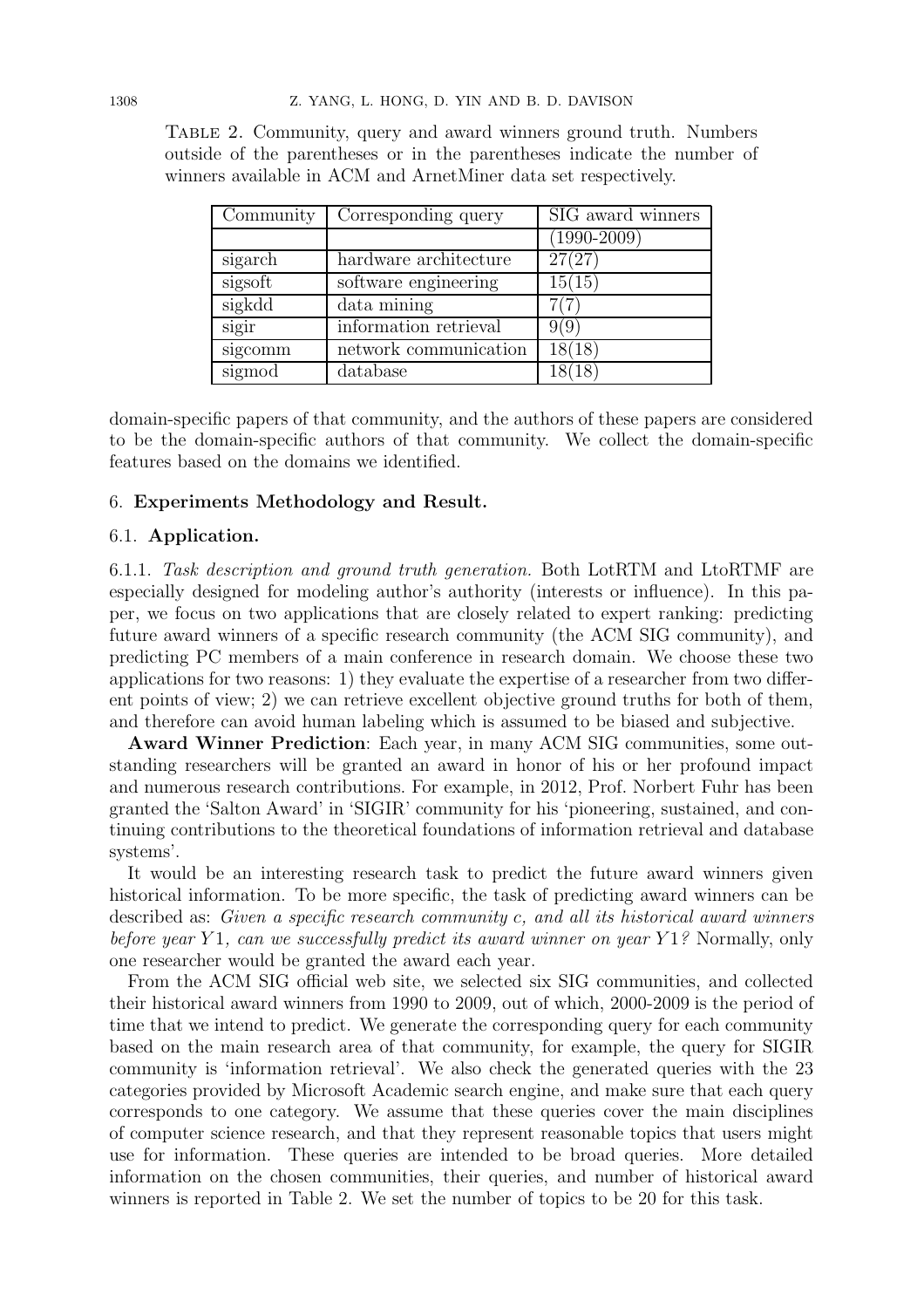| Community  | $\sqrt{\text{Copference}}$ |          |          | Years    |          |                    |
|------------|----------------------------|----------|----------|----------|----------|--------------------|
|            | kdd                        | 2000     | 2001     | 2002     | 2003     | 2004               |
| <b>KDD</b> |                            | 55(57)   | 74(78)   | 73(78)   | 113(116) | (127)<br>1240      |
|            |                            | 2005     | 2006     | 2007     | 2008     | 2009               |
|            |                            | 129(130) | 178(184) | 210(219) | 235(241) | 230(247)           |
|            | sigir                      | 2000     | 2001     | 2002     | 2003     | 2004               |
| <b>IR</b>  |                            | 78(81)   | 41(43)   | 189(197) | 38(38)   | 33(33)             |
|            |                            | 2005     | 2006     | 2007     | 2008     | 2009               |
|            |                            | 24(24)   | 114(114) | 352(367) | 365(381) | 569(590)           |
| <b>MOD</b> | sigmod                     | 2000     | 2001     | 2002     | 2003     | 2004               |
|            |                            | 14(14)   | 52(52)   | 65(65)   | 102(103) | 136(136)           |
|            |                            | 2005     | 2006     | 2007     | 2008     | 2009               |
|            |                            | 135(140) | 42(44)   | 4(4)     | 126(128) | <b>129</b><br>126( |

TABLE 3. Community, conference, and PC member ground truth

Conference PC Member Prediction: Working as a PC member of the main conference in a research community is an important indicator of a researcher's expertise. This task of PC member prediction can be described as Given a conference (representing a research community c), and all its PC members before year Y1, can we successfully predict its PC members on year Y1?

For three SIG communities (SIGKDD, SIGIR, SIGMOD), we choose one main conference for each of them as our targeting conference, and collect its PC members from its official website between 2000 and 2009. 2005-2009 is the period of time that we intend to predict. Table 3 shows the community, the chosen conferences, as well as the number of PC members (also in our data corpus) for that conference between 2000-2009. For this task, we set the number of topics to be 10.

6.1.2. Training and testing set generation. Both the training and testing sets are generated on per-community and per-year basis. Since we have few positive samples, as compared to a much larger set of negative samples, we pre-set a pos-neg ratio  $\lambda$  to randomly select negative samples. The process of generating the training set is as follows: suppose we intend to predict the award winner (or PC member) for community SIGKDD on year  $Y_i$ , we retrieve and regard all award winners (or PC members) of SIGKDD on year  $Y_j$  (1990  $\leq Y_j \leq Y_i - 1$ ) as positive samples, and for each positive sample, we randomly choose  $\lambda$  times other authors which are not SIGKDD award winners (or PC members) on year  $Y_j$ . Such a process would be repeated 100 times, and all positive and negative samples would then form the training set of community SIGKDD on year  $Y_i$ .  $\lambda$  can be a tuned parameter, and in our current experiments, we set it to be 2.

For generating the testing set, for each community  $c$  on year  $Y_i$ , we would retrieve the Top 1000 authors in terms of their in-domain(c) publication number as the testing set. We have also tried to generate the testing set by retrieving the Top 1000 authors in terms of their BM25 scores or a pool list of the merged Top 200 authors across all features; however, working on testing samples retrieved by their in-domain publication number gives the best performance.

6.1.3. Baseline algorithms. We compare the performance of our proposed models with four baseline algorithms: RankSVM, AdaRank, Supervised LDA and Coordinate Ascent, all of which are state-of-the-art algorithms for either learning-to-rank or topic modeling.

RankSVM (rSVM) [19] is a pair-wise learning-to-rank algorithm, which borrows the idea of SVM and therefore is designed to maximize the margin between positively and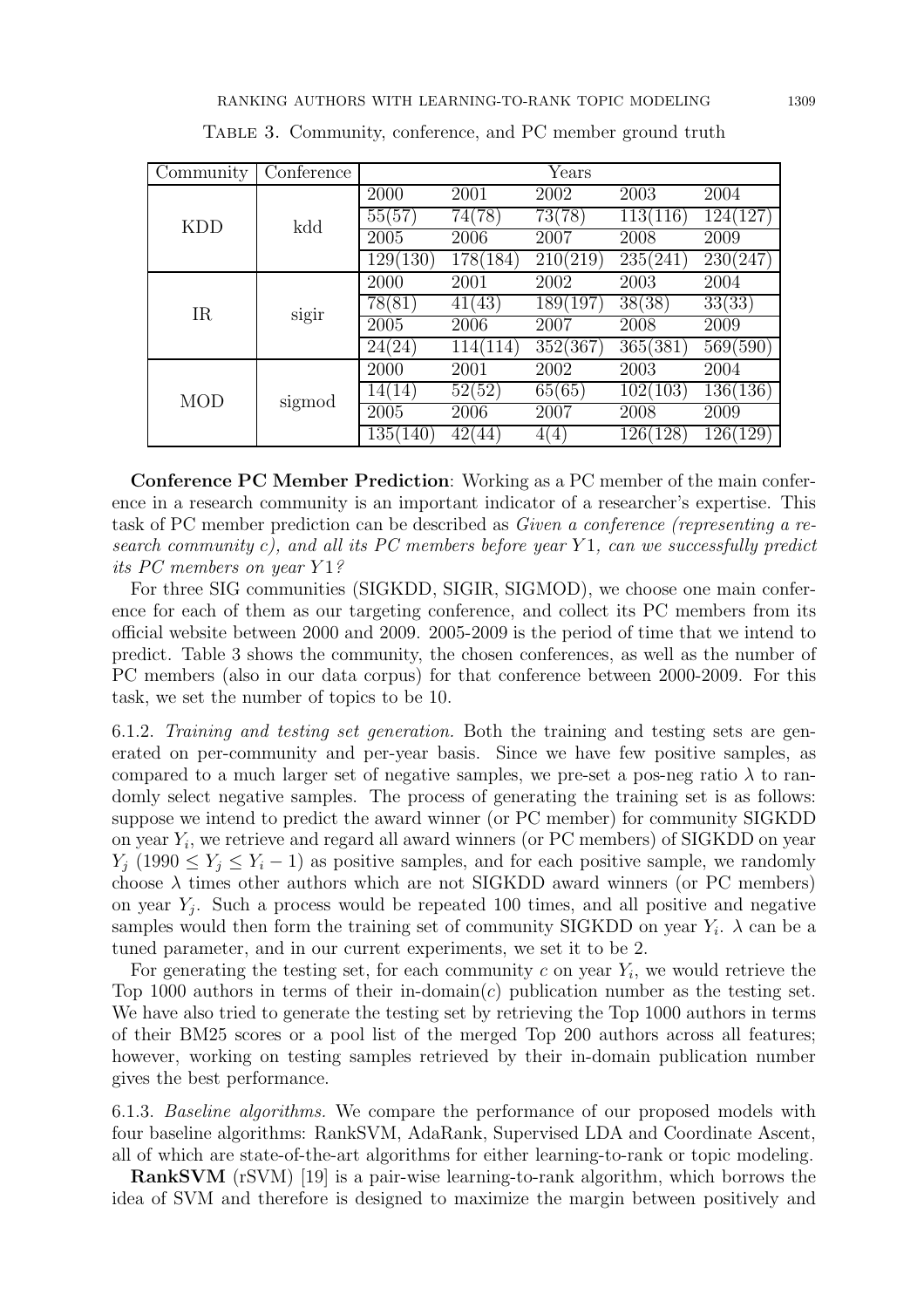negatively labeled documents in the training set by minimizing the number of discordant pairs. Its learning task can be defined as the following quadratic programming problem.

$$
\min_{\omega, \xi_{q,i,j}} \frac{1}{2} ||\omega||^2 + c \sum_{q,i,j} \xi_{q,i,j} \quad \text{subject to}
$$
\n
$$
\omega^T X_i^q \ge \omega^T X_j^q + 1 - \xi_{q,i,j},
$$
\n
$$
\forall X_i^q \succ X_j^q, \ \xi_{q,i,j} \ge 0
$$

where  $X_i^q$ <sup>q</sup> represents the query-document feature vectors for document *i*.  $X_i^q \succ X_j^q$  $j^q$  implies that document i is ranked higher than document  $X_j^q$  with respect to query q in the training set.  $\xi_{q,i,j}$  denotes the non-negative slack variable. c is the parameter determining the tradeoff between the training error and margin size.  $\|\omega\|^2$  represents the structural loss.

AdaRank [38] is a list-wise learning-to-rank algorithm. Instead of training ranking models by minimizing the loss function loosely related to the performance measures (e.g., minimizing classification error on instance pairs), AdaRank is proposed to minimize the loss function directly defined on the performance measures (i.e., MAP, MRR, NDCG) by repeatedly constructing 'weak rankers' on the basis of re-weighted training data, and finally linearly combines the learned weak rankers to make predictions over testing data.

Supervised LDA (sLDA) [5] extends the original LDA model by adding a response variable connected to each document. Its ultimate goal, correspondingly, is to infer the latent topic structure of an unlabeled document, and then generate a prediction of its response. Supervised LDA is especially designed for applications like predicting the ratings of movie reviews and the category of a document. Even though it is also a supervised learning algorithm, it does not explore the difference between every pair of documents. The response is only determined by the topic assignment of individual document.

Coordinate Ascent [24] (CA for short) is another list-wise learning-to-rank algorithm directly targeting at optimizing the performance measure. Its basic idea is to iteratively optimize a multivariate objective function by solving a series of one dimensional optimization. In each iteration, one single feature will be randomly chosen to be optimized and all other features will be kept the same as in the last round.

For all four baselines, we feed them the same training data and testing data as we generated for running our LtoRTM and LtoRTMF model. We choose the average rank  $(avgRank)$  and  $MAP$  as the evaluation metric for predicting award winners and PC members respectively.

6.1.4. Prediction results. Tables 4 and 5 show the results of predicting award winners, as compared with the baseline algorithms, in both ACM and ArnetMiner data sets respectively. We show the avgRank for each community as well as the overall average rank across communities.

Predicting Award Winners We test RankSVM and Coordinate Ascent with pure content as well as additional features. For sLDA, we only work on word count features. AdaRank applies a different learning mechanism, where we took each of the 42 distinct features as one 'weak learner'. There is no word count information used in AdaRank algorithm. Several observations can be made from the results in Tables 4 and 5:

- The results are consistent across the two data sets; however, results are very sensitive to individual communities, as models that work well in some communities do not perform well in others.
- RankSVM still performs the best in terms of overall performance; however, this is not always true looking at individual communities. Our model can outperform RankSVM in 6 out of 14 individual cases (considering 6 communities with either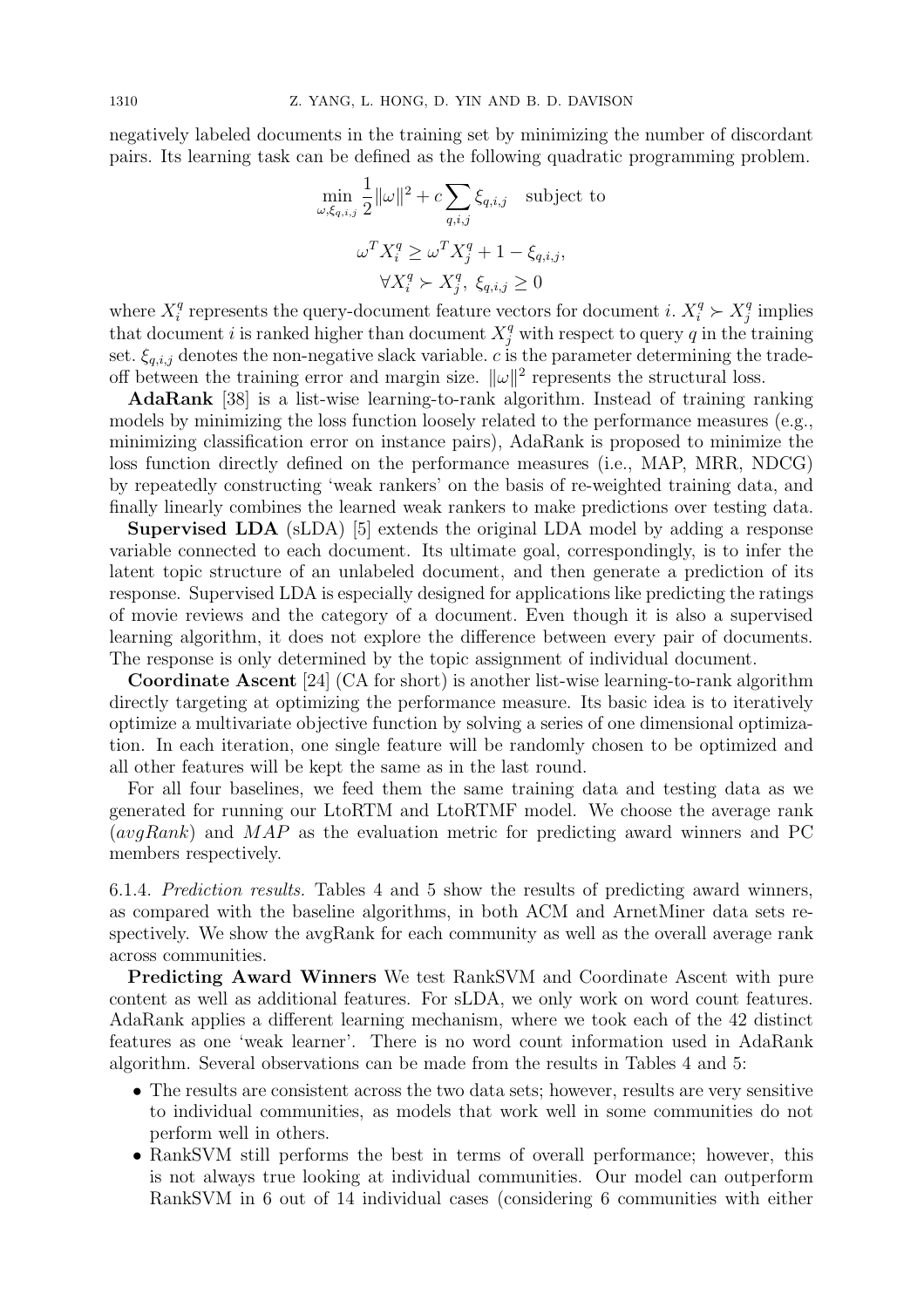content-based features results or results with additional features incorporated plus two overall performances).

- Our model is the second best model since it works better than sLDA, AdaRank and Coordinate Ascent under most circumstances.
- Incorporating features cannot guarantee improved performance on individual communities. This is true not only for our models, but also for RankSVM model. Taking our models (LtoRTM and LtoRTMF) as the example, for six communities in both the ACM and ArnetMiner data set, three of them (sigkdd, sigcomm and simod community for the ACM data set, and sigarch, sigsoft and sigmod community for the ArnetMiner data set) can have their performance enhanced with additional features. However, the overall performance can always be improved with additional features included.

| Algorithm        | arch   | soft   | kdd    | ır     | comm   | mod    | Overall |
|------------------|--------|--------|--------|--------|--------|--------|---------|
| $RankSVM$ (C)    | 35.0   | 123.7  | 120.0  | 6.7    | 80.3   | 49.3   | 75.22   |
| RankSVM<br>$C+F$ | 41.4   | 121.1  | 119.0  | 5.7    | 48.6   | 49.7   | 70.03   |
| AdaRank          | 43.7   | 201.1  | 161.0  | 36.7   | 113.2  | 78.6   | 113.19  |
| sLDA<br>(C)      | 137.7  | 126.2  | 98.5   | 42.3   | 35.8   | 129.4  | 104.5   |
| CA<br>(C)        | 132.37 | 107.47 | 106.47 | 158.50 | 107.70 | 102.29 | 119.13  |
| $(C+F)$<br>CA    | 89.71  | 115.75 | 120.85 | 161.77 | 112.60 | 109.41 | 118.35  |
| LtoRTM           | 108.2  | 95.7   | 82.6   | 22.3   | 109.8  | 136.0  | 97.05   |
| LtoRTMF          | 120.0  | 101.0  | 81.7   | 24.8   | 98.2   | 87.4   | 90.86   |

Table 4. Award winner prediction: ACM avgRank

Table 5. Award winner prediction: ArnetMiner avgRank

| Algorithm          | arch   | soft   | kdd    | <sub>1</sub> r | comm   | mod    | Overall |
|--------------------|--------|--------|--------|----------------|--------|--------|---------|
| RankSVM            | 37.0   | 122    | 138.0  | 5.7            | 46.0   | 49.7   | 69.67   |
| RankSVM<br>$(C+F)$ | 69.3   | 56.3   | 67.1   | 97.8           | 109.7  | 39.2   | 63.89   |
| AdaRank            | 194.8  | 127.4  | 63.9   | 22.4           | 52.2   | 65.7   | 96.35   |
| (C)<br>sLDA        | 99.7   | 105.9  | 105.3  | 166.0          | 149.4  | 108.9  | 115.12  |
| (C)<br>CA          | 145.20 | 107.02 | 142.01 | 189.10         | 95.89  | 112.46 | 131.95  |
| $(C+F)$<br>CA      | 169.83 | 83.73  | 122.96 | 141.67         | 169.68 | 74.65  | 127.09  |
| LtoRTM             | 141.9  | 76.2   | 47.8   | 117.3          | 91.4   | 128.4  | 103.31  |
| LtoRTMF            | 118.5  | 74.9   | 48.2   | 138.9          | 204.4  | 34.0   | 91.21   |

Predicting PC Members Results on predicting PC members are reported in Tables 6 and 7 for ACM data set and ArnetMiner data set respectively. Several observations can be made as follows:

- Results are also sensitive to individual communities as well as to different data sets.
- For the ACM data set, we can see that RankSVM still works the best; our model is the second best model as it outperforms AdaRank and Coordinate Ascent and shows competitive results with sLDA.
- For the ArnetMiner data set, however, our models can outperform those of RankSVM in two individual cases (LtoRTM outperforms RankSVM (C) for sigir community, and LtoRTMF outperforms RankSVM (C+F) for sigkdd community). LtoRTMF is also superior to RankSVM (C+F) in overall performance.
- We can also observe that incorporating features does not provide performance improvement for all communities, but it does generate improved overall performance.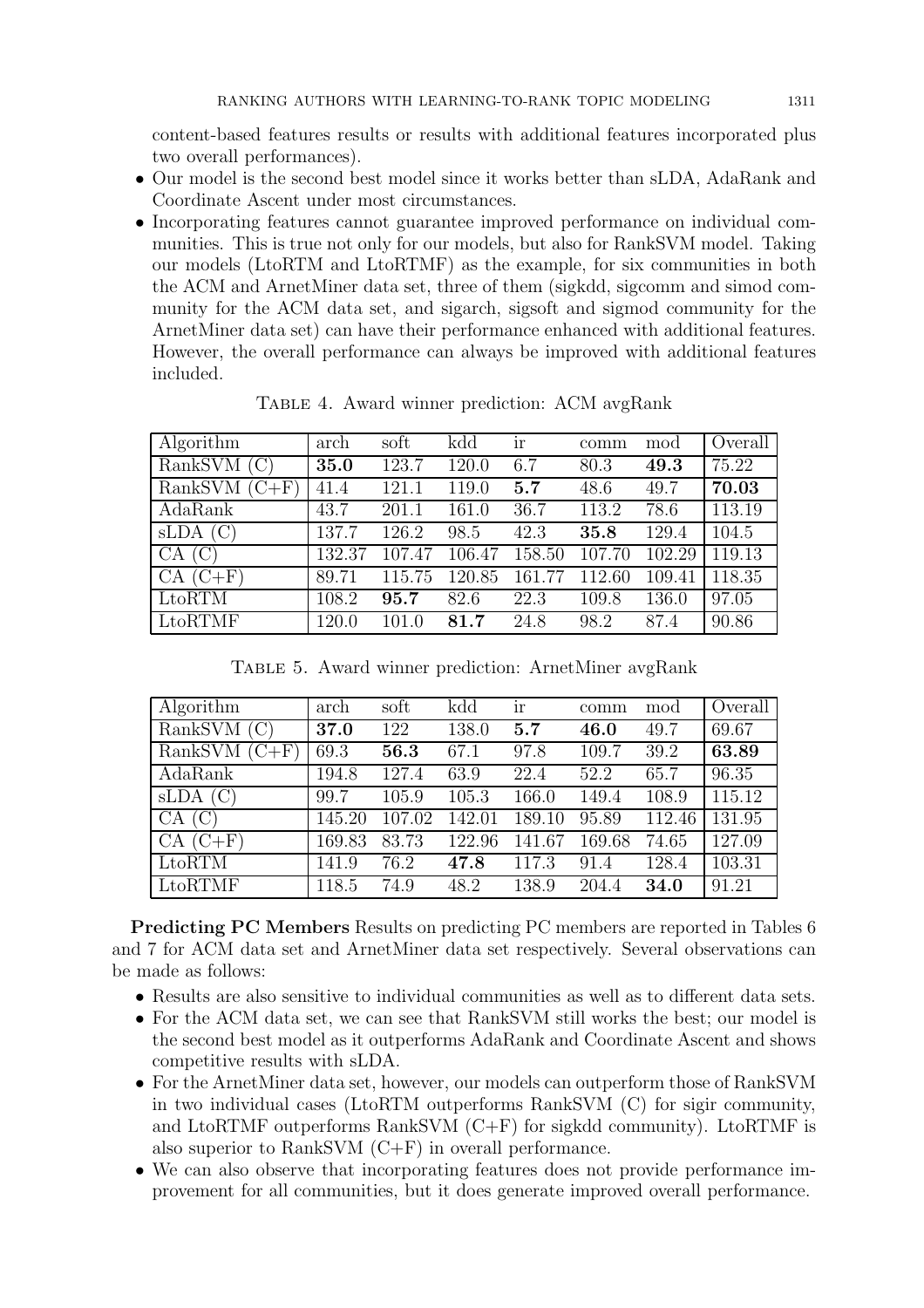| Algorithm             | sigkdd | sigir  | sigmod | Overall |
|-----------------------|--------|--------|--------|---------|
| RankSVM(C)            | 0.5966 | 0.5952 | 0.2303 | 0.4740  |
| RankSVM<br>$(C+F)$    | 0.6110 | 0.5942 | 0.2267 | 0.4773  |
| AdaRank               | 0.5997 | 0.2168 | 0.0261 | 0.2808  |
| $SLDA$ (C)            | 0.3358 | 0.4150 | 0.1814 | 0.3107  |
| CA(G)                 | 0.2974 | 0.4625 | 0.0851 | 0.2817  |
| $CA(C+F)$             | 0.4611 | 0.2972 | 0.1558 | 0.3047  |
| LtoRTM                | 0.3201 | 0.5146 | 0.0958 | 0.3102  |
| $Lto$ <sub>RTMF</sub> | 0.4909 | 0.3372 | 0.1738 | 0.3340  |

Table 6. PC member prediction: ACM MAP

Table 7. PC member prediction: ArnetMiner MAP

| Algorithm       | sigkdd | sigir  | sigmod              | Overall |
|-----------------|--------|--------|---------------------|---------|
| RankSVM(C)      | 0.0692 | 0.0590 | 0.0479              | 0.0586  |
| RankSVM $(C+F)$ | 0.0742 | 0.0632 | 0.0513              | 0.0629  |
| AdaRank         | 0.1075 | 0.0411 | 0.0130              | 0.0539  |
| $SLDA$ (C)      | 0.0489 | 0.0809 | 0.0418              | 0.0571  |
| CA(C)           | 0.0424 | 0.0416 | 0.0364              | 0.0401  |
| $CA(C+F)$       | 0.0697 | 0.0495 | 0.0394              | 0.0529  |
| LtoRTM          | 0.0496 | 0.0821 | 0.0424              | 0.0580  |
| LtoRTMF         | 0.1200 | 0.0545 | $0.039\overline{3}$ | 0.0712  |

6.1.5. Feature analysis. In LtoRTMF model,  $\eta_2^c$  is the coefficient vector associated with the feature vector. By checking the coefficient value associated with each feature, we can determine its contribution (importance) to the overall performance. Figures 3(a) and 3(b) illustrate the results for predicting award winners and PC members of the SIGKDD community respectively. In both of these figures, we use different colors to represent features' importance. Compared with the right-side indicator bar, colors closer to '0' indicate less important features. Colors with corresponding values greater than 0 indicate positive correlations, and colors with corresponding values less than 0 indicate negative correlations.

We can observe that most of the features perform consistently across different years. Some features (i.e., feature#4: overall average citation number) keep on contributing positively, while others contribute (in-domain pub-interval  $(\#40)$ ) negatively. in-domain avgPubNo  $(\#24)$ , in-domain avgCiteNo  $(\#25)$ , and in-domain citation-network based PageRank (#26) are the three most important features in award winner prediction. Similar trend can be observed in Figure  $3(b)$ , where features show even more consistent performance than in award winner predictions.

6.2. Qualitative topic modeling results. We are also interested in evaluating the ability of our model in discovering latent topics in the author profile collections. Based on the learned results from the training set of predicting 2009 award winners for the sigir community (working on ACM data set), we report the Top 10 returned words for two identified topics, and compare them with the results obtained from the original LDA.

As shown in Table 8, we intend to retrieve more coherent topic-related words. For example, for topic on 'information retrieval', we can identify words like 'search', 'terms', which are relevant words but not ranked with Top 10 using LDA. On topic 'hardware', we can retrieve some relevant words as 'circuit' and 'clock'.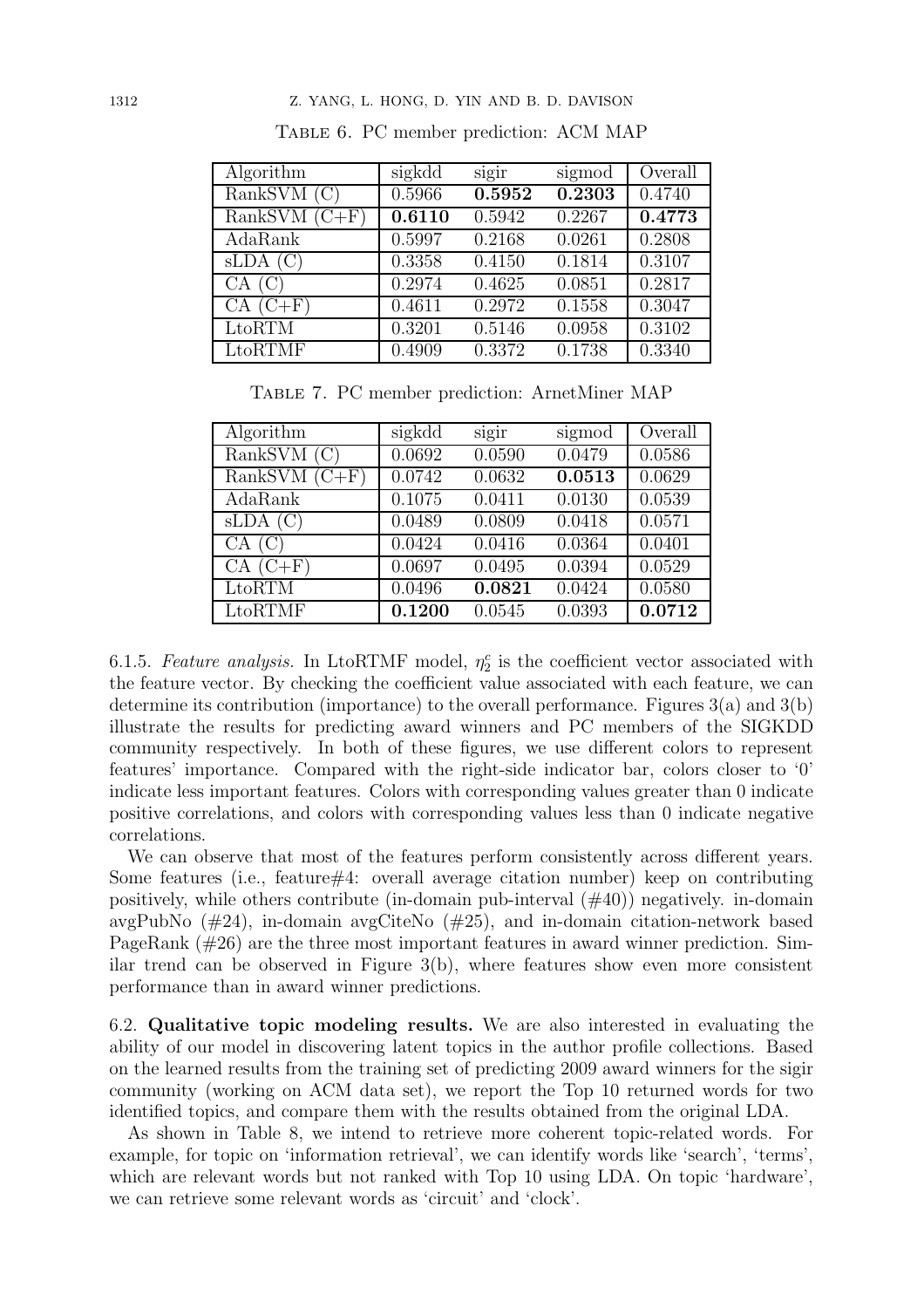

Figure 3. Feature analysis (SIGKDD 2009) for award winner prediction  $(3(a))$  and PC member prediction  $(3(b))$ 

|             | LtoRTM                        | LDA               | LtoRTM       |  |
|-------------|-------------------------------|-------------------|--------------|--|
|             | Topics: Information retrieval | Topics: Hardware  |              |  |
| information | information                   | design            | hardware     |  |
| retrieval   | retrieval                     | hardware          | circuit      |  |
| systems     | query                         | level             | circuits     |  |
| query       | document                      | architecture      | delay        |  |
| based       | language                      | processor         | architecture |  |
| model       | model                         | paper             | processor    |  |
| document    | text                          | data              | routing      |  |
| database    | search                        | computer          | bounds       |  |
| language    | terms                         | $_{\text{based}}$ | clock        |  |

TABLE 8. Topic modeling results

Perplexity [8] is a standard measure to estimate the performance of topic modeling. Lower perplexity score indicates better generalization performance. Given a set of test words, perplexity can be defined as the exponential of the negative normalized predictive likelihood as follows:

$$
P(d_i^{test}|\theta, \beta) = \prod_{w=1}^{V} \left(\sum_{z=1}^{K} \theta_{iz} \beta_{zw}\right)^{s_{iw}^{test}}
$$
(9)

$$
Perplexity = \exp -\frac{\sum_{i=1}^{M^{test}} \log(P(d_i^{test}|\theta, \beta))}{\sum_{i=1}^{M^{test}} N_i^{test}} \tag{10}
$$

where  $M^{test}$  is the number of author profiles in testing set, and  $N_i^{test}$  is the number of words in profile  $d_i^{test}$ .  $s_{iw}^{test}$  indicates the word frequency of word w in testing profile i.

In order to test the generalization performance of our topic model, we vary the number of topics from 10 to 50, and compute the perplexity score for SIGKDD community on predicting award winners for years 2009 and 2006 on ACM data set. We compared our performance with that of sLDA.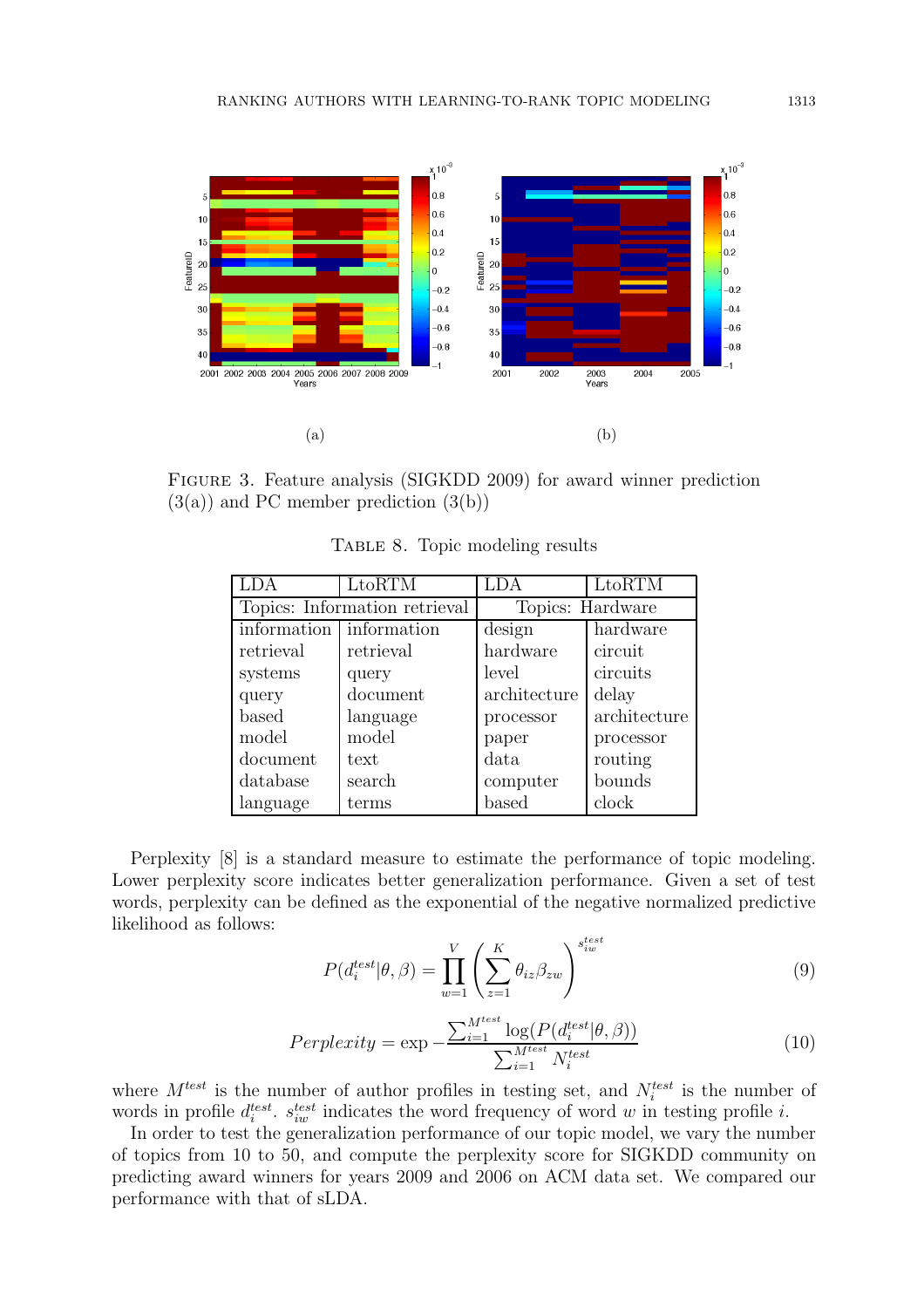

Figure 4. Perplexity

As shown in Figure 4, our LtoRTM model can achieve lower perplexity score, and therefore better generalization performance than sLDA for both years 2009 and 2006 under all different topic numbers.

7. Discussions. As demonstrated via experimental studies, our models can produce lower 'perplexity' scores than the supervised LDA model, which indicates that our models have stronger ability in predicting the word content of unseen data. This is a very important performance measurement for topic models. For both award winner prediction and PC member prediction tasks, our model works as the second best model since it outperforms AdaRank, Supervised LDA and Coordinate Ascent under most circumstances. Even though RankSVM still works the best in terms of overall performance, our models can outperform it in several individual communities.

Even though the theoretical inference of this model is complicated, it is easy to be applied to practical applications. The model is suitable for any ranking-oriented tasks. Suppose we have a ranking task in which we want to rank entities with regard to a certain query (a domain, a question or a community), to use the LtoRTM model in the training process, the only inputs we need to have from users are: the textual term frequency of each entity, the number of  $\langle$  positive, negative $\rangle$  pair-wise relationships in the corpus, and the list of those entity pairs. 'positive' here indicates the entity which is known to be relevant to a query and 'negative' is the entity known to be irrelevant to the query. For example, in the award winner prediction task, 'positive' entities are those existing award winners. To use the LtoRTMF model, users need to input the feature files for each entity as an addition. All this information is available and convenient to achieve in the experimental corpus.

Moreover, even though our model is proposed for expert ranking task in this paper, it can be applied to all other ranking-oriented research tasks, for example, to find the most popular tweets/twitter users, blogs/bloggers, and best answers/answer providers. We give two such examples in more detail as follows.

In Twitter search for influential twitter users, topic models can help to achieve users' expertise distributions over topics as represented in their posted tweets; other user-specific features, like user's age, gender, occupation, interests, geographical locations, number of followers/followees, number of tweets can be incorporated by the learning-to-rank scheme. This can help to identify the most influential twitter users in a specific community (domain-specific or community-related influential twitter user identification). It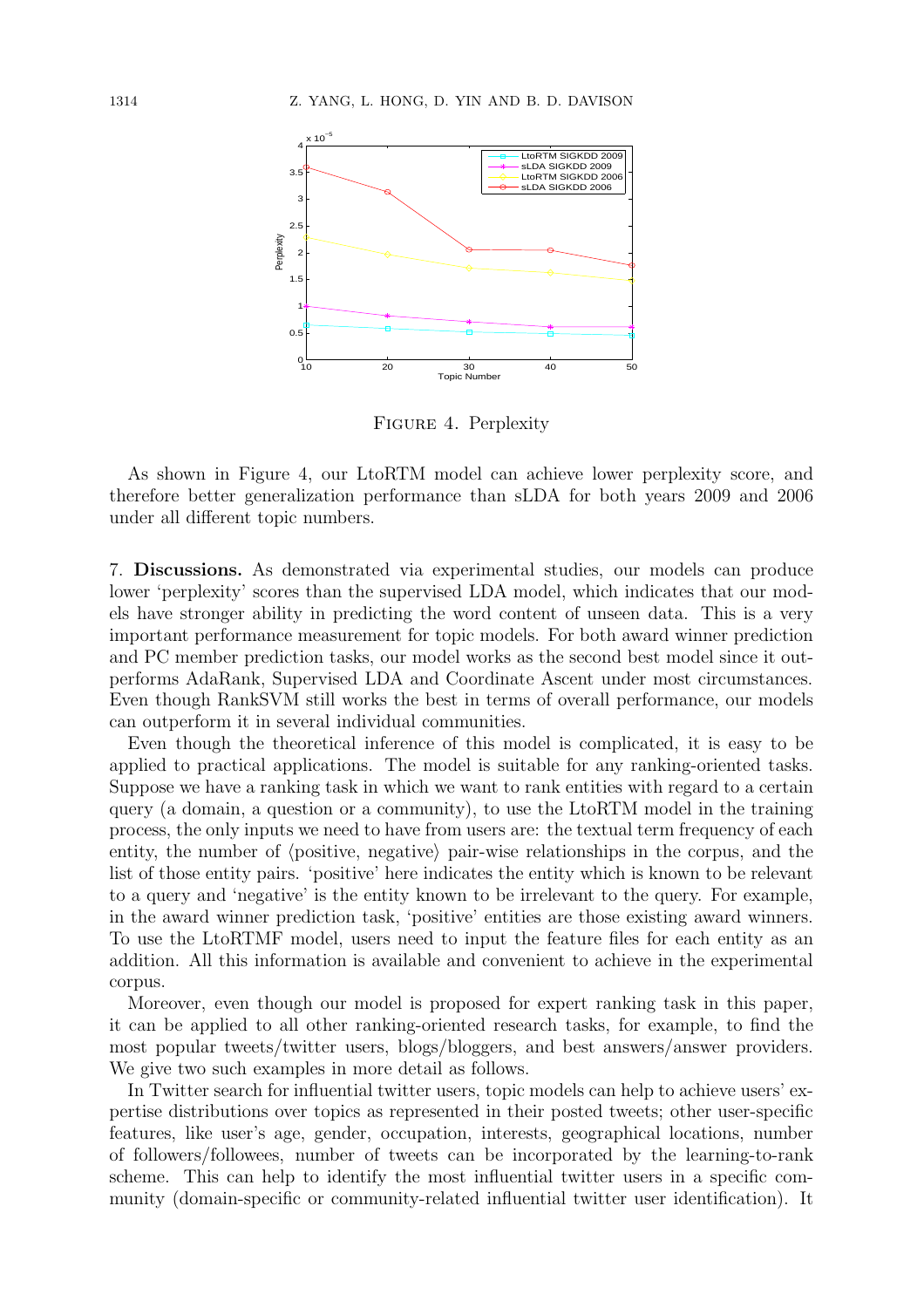would also be helpful in finding the most popular tweets over topics as there are additional metadata on tweets, such as hash-tags and thematic labels provided by users. All these metadata can be well incorporated by the learning-to-rank scheme. If we further incorporate authors' information, we can develop systems that can retrieve the most popular tweets for specific group of users, as users of different types may care about different topics.

Similar mechanism can be applied to  $Q\&A$  systems, where question-related, user-related and answer-related features can be explicitly represented and incorporated into the learning and ranking process. Therefore, we can return best answers for different groups of questions and users.

As a result, the model we developed is of strong capability for a wide range of applications. Expert ranking discussed in this paper is one typical representative of them.

8. Conclusions. In this paper, we propose a novel topic model that incorporates the preference between pairs of authors in terms of their authority of a specific domain into topic modeling process. It borrows the essential idea of pair-wise learning-to-rank algorithm and is particularly designed for modeling authors' authority (interests or influence) in academic environment. We further extend the model by introducing additional features related with authors' expertise beyond pure content. We provide introduction on model inference, parameter estimation, as well as the ranking scheme on new authors. Experiments conducted on two real world data sets have demonstrated our model to be either competitive or better than some state-of-the-art algorithms.

#### REFERENCES

- [1] K. Balog, L. Azzopardi and M. Rijke, Formal models for expert finding in enterprise corpora, *SIGIR*, 2006.
- [2] K. Balog, Y. Fang, M. de Rijke, P. Serdyukov and S. Luo, Expertise retrieval, *Found. Trends Inf. Retr.*, vol.6, pp.127-256, 2012.
- [3] P. Batista, M. Campiteli and O. Kinouchi, Is it possible to compare researchers with different scientific interests? *Scientometrics*, vol.68, pp.179-189, 2006.
- [4] D. M. Blei and J. D. Lafferty, Dynamic topic models, *ICML*, pp.113-120, 2006.
- [5] D. M. Blei and J. D. McAuliffe, Supervised topic models, *NIPS*, 2007.
- [6] D. M. Blei, A. Y. Ng and M. I. Jordan, Latent dirichlet allocation, *Journal of Machine Learning Research*, pp.993-1022, 2003.
- [7] J. Chang and D. M. Blei, Hierarchical relational models for document networks, *Annals of Applied Statistics*, 2010.
- [8] X. Chen, X. Hu, Z. Zhou, C. Lu, G. Rosen, T. He and E. K. Park, A probabilistic topic-connection model for automatic image annotation, *CIKM*, pp.899-908, 2010.
- [9] H. Deng, J. Han, M. Lyu and I. King, Modeling and exploiting heterogeneous bibliographics networks for expertise ranking, *JCDL*, 2011.
- [10] D. Duan, Y. Li, R. Li, R. Zhang and A. Wen, Ranktopic: Ranking based topic modeling, *ICDM*, pp.211-220, 2012.
- [11] E. Erosheva, S. Fienberg and J. Lafferty, Mixed-membership models of scientific publications, *Proc. of the National Academy Sciences*, pp.5220-5227, 2004.
- [12] L. Egghe, Theory and practice of the g-index, *Scientometrics*, vol.69, pp.131-152, 2006.
- [13] Y. Fang, L. Si and A. Mathur, Discriminative models of integrating document evidence and document-candidate associations for expert search, *SIGIR*, 2010.
- [14] A. Harzing, *The Publish or Perish Book*, Tarma Software Research Pty Ltd, Melbourne, Australia, 2010.
- [15] J. Hirsch, An index to quantify an individual's scientific research output, *Proc. of the National Academy of Sciences*, vol.102, no.46, pp.16569-16572, 2005.
- [16] P. D. Hoff, A. E. Raftery and M. S. Handcock, Latent space approaches to social network analysis, *Journal of the American Statistical Association*, vol.97, pp.1090-1098, 2002.
- [17] T. Hofmann, Probabilistic latent semantic indexing, *SIGIR*, pp.50-57, 1999.